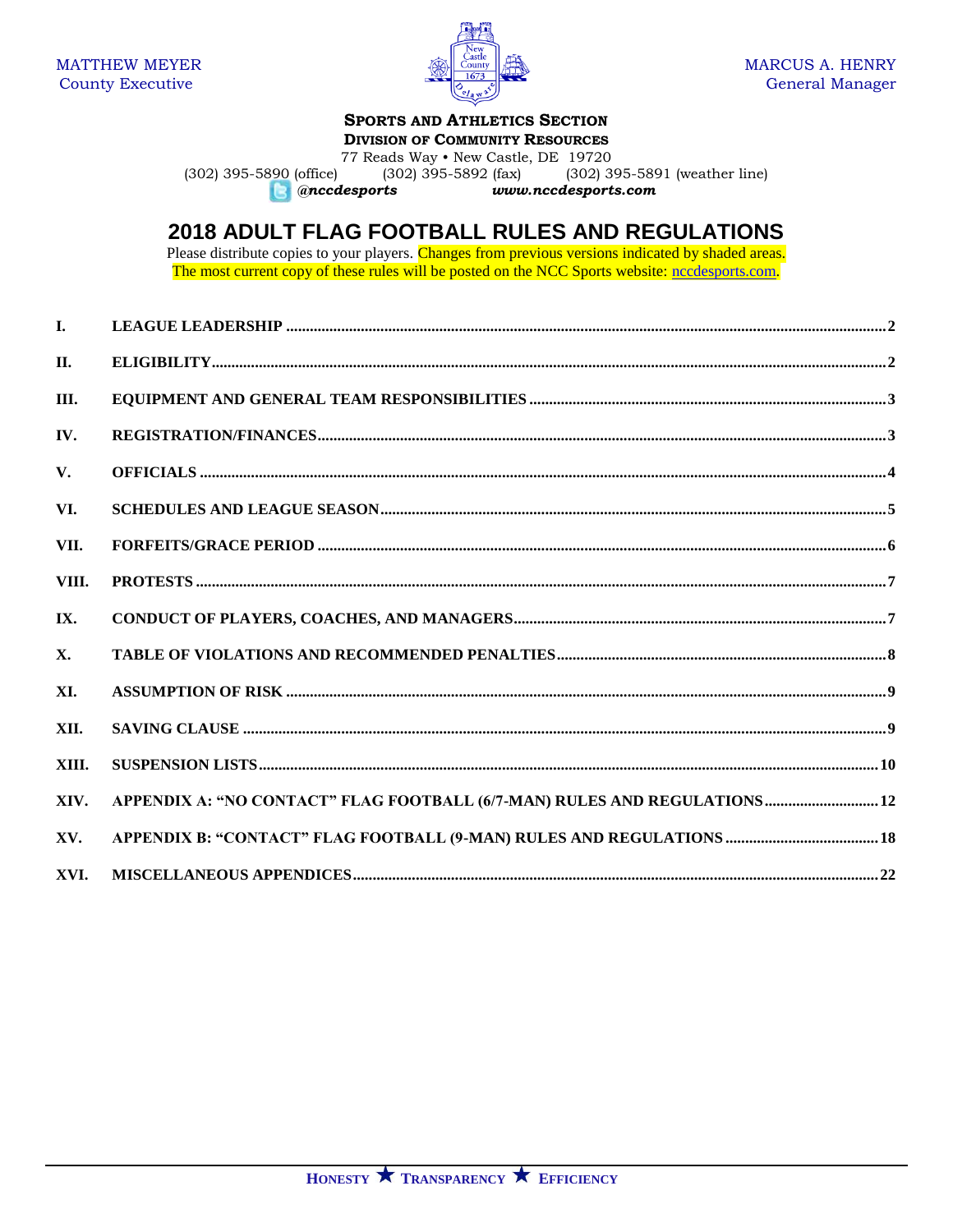*Contact and No Contact flag football leagues are designed to provide recreational activity for adults. The safety of the participants is of primary importance. All actions that are potentially injurious to other players will be closely evaluated and offenders may lose their privilege to participate in the program. The penalty for "violent touching" is 10 yards ("No Contact" flag leagues) or 15 yards ("Contact" flag leagues), plus automatic ejection from the game and a minimum additional one (1) game suspension."*

## **I. LEAGUE LEADERSHIP**

- A. Adult recreational football leagues have been established to accommodate amateur teams in the New Castle County area. An amateur is anyone who has not played professional/arena football or who has been released from professional contract for at least one year. **Exception:** See II.B.
- B. Each football league will be under the direction of a League Executive Committee that will consist of the Sports Administrator, the League Coordinator, the Rules Interpreter, the Assignor of Officials, and the manager of each team in the league. The team manager shall receive all correspondence from the Sports and Athletics Office.
- C. It shall be the duty of the Sports Administrator to call all meetings of the Executive Committee. Three or more team managers may request to the Administrator that a meeting be called.
- D. The Sports Administrator and/or the Rules Interpreter shall be responsible for the interpretation and enforcement of the rules via the league coordinator and the game officials.
- E. Site coordinators will attend all scheduled contests and will be responsible for the management of the games and the playing site.
- F. The league may appoint one volunteer to serve as the official spokesman (League Representative) to the Sports Office for general league matters.

#### **II. ELIGIBILITY**

- A. The recommended age for participation in the league is 18 years and older unless special permission is granted by Sports Office. **Note: Two 16/17 year old players are permitted, but must have written approval from their parents.**
- B. Players cannot be current year participants of high school, college, pro, semi-pro, military, or any other tackle football team. College players participating in spring football drills are ineligible to play in NCC Spring League. **Exceptions:** 1) Men's "Contact" flag football teams are permitted to carry no more than two players on their roster who actively participate with any local adult semi-pro tackle football team during the current season; 2) There is no restriction on players in the Women's Flag Football League. Managers must identify such players to the NCC League Coordinator at the start of the season so that a list may be published for the benefit of all managers in the league.
- C. Roster limitations are as follows: "contact" flag leagues = 32 players; "no contact" flag football leagues = 20 players.
- D. Players may participate on only one team in the Men's 7 on 7 Open Flag Football League and only one team in each of the following leagues if eligible: Men's 34 & Over League, Men's 9 on 9 Contact League, and the Women's League.
- E. Completed rosters and waivers, signed by each player, must be submitted to the NCC Sports Office on or before October 1 (fall leagues) or March 30 (spring leagues). Penalty: Manager suspended from participation and 1 point deducted from standings each week until items are received. No roster changes are permitted after October 1 (fall leagues) or March 30 (spring leagues) unless approved by the Sports Administrator. **Managers must always have a copy of their roster at playing site.**
- F. Emergency roster addition forms are available from the Sports and Athletics Section after October 1 (fall leagues) or March 30 (spring leagues) to assist team who have forfeited due to lack of players. Emergency players must not have been listed on any other NCC football roster during the current season.
- G. A manager may rightfully refuse to release a player who has failed to return a team uniform or who has a financial obligation to that team. Once a player plays for a team and is released he/she may not return to play on that team during the same season.
- H. To participate in the Men's 34 & Over Flag Football League, a player must turn at least 34 years of age during the current calendar year. Each team is permitted to **carry one (1) player** on their roster between the ages 30-34.

## I. **Short -Handed Rule**

In lieu of forfeiting a game when a team(s) does not have the required number of players to start, the following procedure must be followed:

**Teams must have the following numbers of player present to start a game: Men's "No-Contact" and Men's 34 & Over = 5, Men's "Contact" = 7 and Women's = 4.** The team at full strength can decide to play 1 man-up or play at equal strength to their opponent. Players arriving late may enter the game immediately, in order to bring both teams back up to full strength (Full Strength: Men's "No-Contact" and Men's 34 & Over = 7; Men's "Contact"  $= 9$ ; Women's  $= 6$ ). Teams may also agree to play with less than the required number of players (4/5/ or 7) or the team with the required number of players may take a forfeit. Officials are to be paid as outlined in Rule IV D if a forfeit is taken by the team at full strength.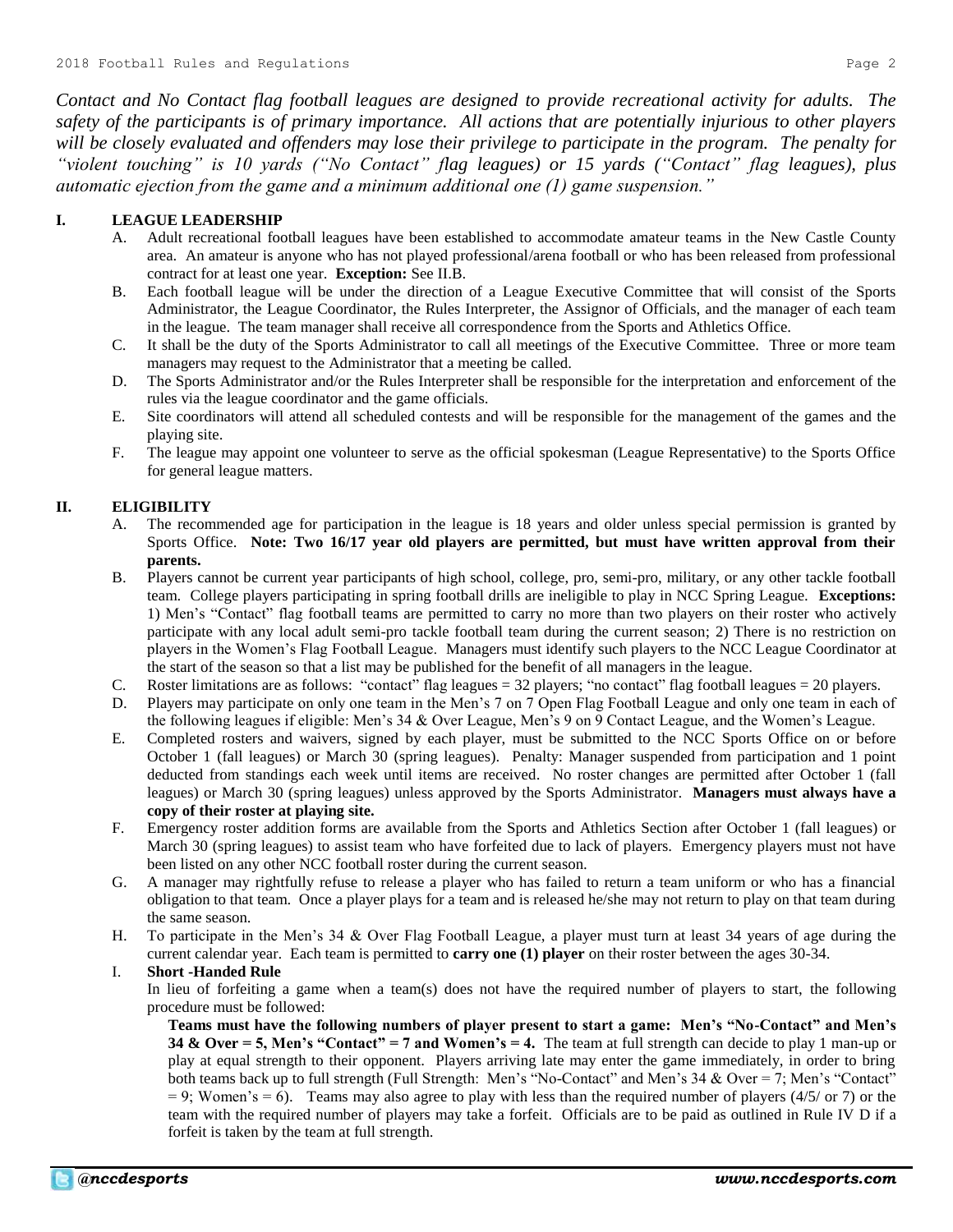## **III. EQUIPMENT AND GENERAL TEAM RESPONSIBILITIES**

#### **A. Uniform Requirements**

- All teams must be equipped with full-length jerseys alike in color and style and having a minimum 6" number on the back. The deadline for uniforms is no later than October 1 (fall leagues) or March 30 (spring leagues). Teams with uniform problems after the designated deadlines must obtain a signed waiver from the Sports and Athletics office. **PENALTY:** Whenever a player enters the game and is in violation of the uniform rule, that team's next kick-off must be from its own twenty (20) yard line. This penalty will be repeated in each half that a uniform violation occurs. **NOTE:** Flag football teams must refer to Flag Football Playing Rules concerning the use of half-jerseys.
- B. The visiting team must change jerseys if both teams are wearing similar colors. Team must carry a set of white t-shirts to use, if there is a conflict with team jersey colors.
- C. Each team must have an official, standard size leather football (ex. Wilson TD) subject to the approval of the officials. For nighttime play, a white or yellow striped ball must be used. A team *may* use its own ball when on offense. Teams in the Women's League have the option of using any "Youth and/or Junior" size football.
- D. Appropriate footwear is required for all players. No boots, metal golf spikes, or baseball cleats may be worn. Players are permitted to wear sneakers or some type of all-purpose athletic shoe. **Exception:** the kicker may kick barefooted on field goal and point-after touchdown attempts.
- E. The home team will be the official scorer and must report the game result to the league coordinator immediately following the game. Managers are advised to check the score with the opposing team prior to each kick-off.
- F. Each team must provide their own first-aid supplies. Each participant is advised to carry some form of medical coverage.
- G. The home team will have the choice of sidelines for their team bench area. Only the players and coaches from the two competing teams are permitted to be on the sidelines within the 40-yard lines. Everyone else (spectators, other teams, etc.) must be five yards off of the sidelines (outside of the team bench area or outside of the fence at Delcastle) and not intermixed between the players of the competing teams. **Teams must police-up trash on their respective sidelines at the conclusion of game.** *Do not park on the grassy areas surrounding the fields.*
- H. Team managers and players are advised to have a written agreement with their sponsor and players regarding the designated ownership of uniforms and equipment prior to the start of the season.
- I. Team managers are asked to report to their league coordinator any major injuries that occur during a course of a game. *Please do not allow any players to be moved if they appear to have head, neck or back injuries. Call 911.*

## J. **Blood Rule**

A team member or official who is bleeding or who has an open wound is prohibited from participating further until the bleeding is stopped and the wound is covered.

- 1. Players must be replaced for at least one down until the bleeding is stopped and the wound is covered.
- 2. If there is an excessive amount of blood on the uniform or if the bandage becomes blood soaked, in referee's judgment, the bandage or uniform must be changed before the individual may continue to play (USFTL Rule 6-1- 4). Teams will not incur a uniform penalty if the player is out of uniform due to the enforcement of the Blood Rule.
- K. Each manager must submit a completed line-up card to the referee prior to the start of each game. Only players present and suited up may be listed*. Penalty***:** The offending manager may be subject to a possible suspension in a future game for failing to supply line-up cards. There will be no penalty for adding players to the line-up card who arrive late for the game provided everyone is properly notified. Note: Rule will not be in effect as long as NCC provides coordinator at each playing site.
- L. The winning team in the last game at a playing site is required to help collect field markers and goal post pads and return items to the field equipment box.

# **IV. REGISTRATION/FINANCES**

A. Admission Policy:

All teams can begin registering in person or by mail beginning July 15 (Fall League) and February 01 (Spring League*). Full payment is due upon registration.*

All registrations will be handled on a first-come first-served basis pending acceptable status of team behavior and payment record from previous season.

Out of state team (= out of state manager and/or 50% non-resident players) will be accepted only if space permits after registration deadline.

**SPECIAL NOTE:** (exception to the above policy) – New Castle County reserves the right to utilize a lottery system to fill the league if deemed appropriate.

- B. Each team must submit the required league entry fee at the time of registration. Checks should be made payable to New Castle County. League fees cover the following: trophy expenses, officials (unless paying cash at site), league coordinator salary, administrative expenses, etc.
- C. New Castle County reserves the right to move teams to a higher or lower division when necessary to maintain the desired structure in the recreational football program.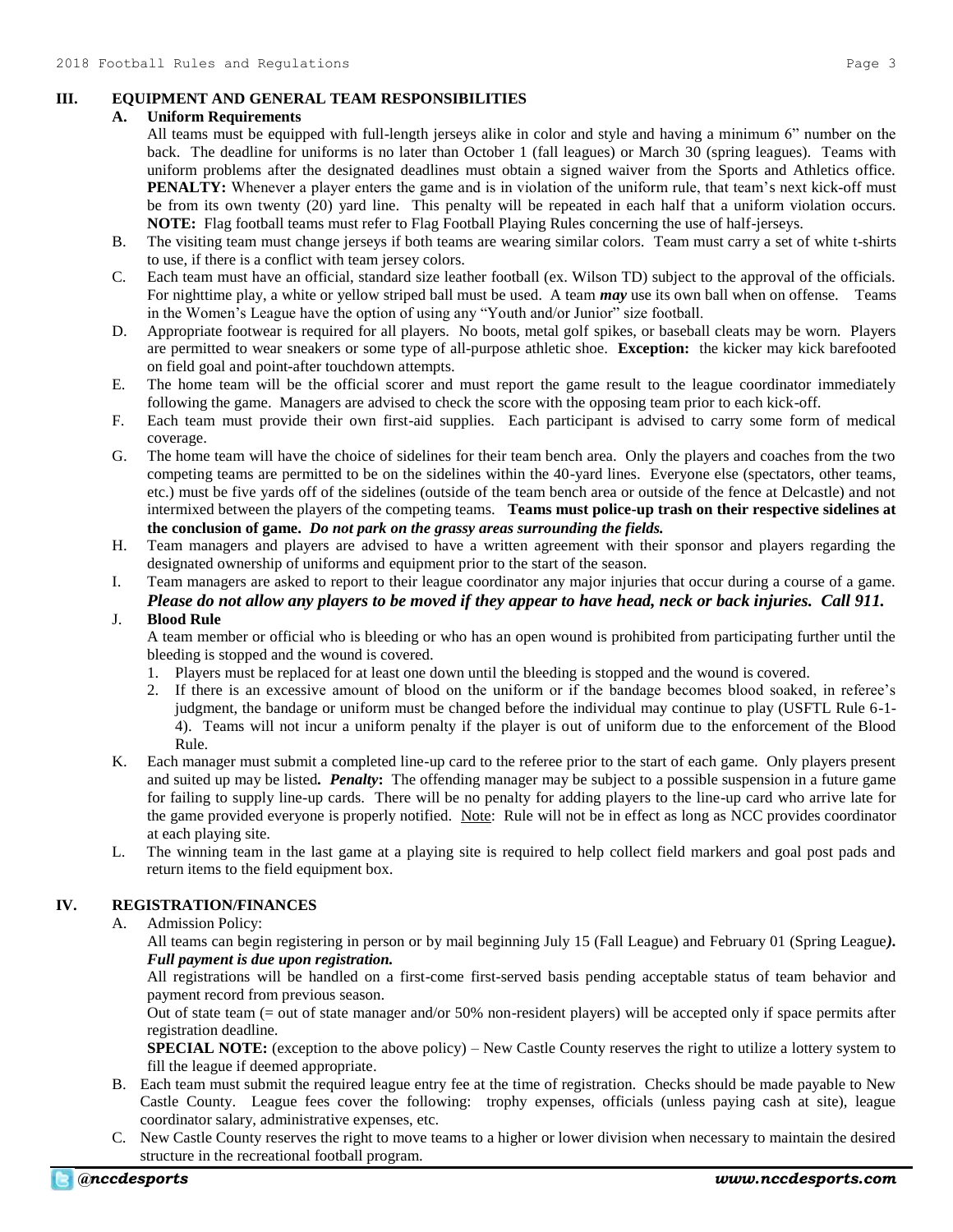#### D. **Payment of Officials:**

The following fees must be paid to officials before the start of a game if the league is using a "Cash on Field" payment system:

| <b>OFFICIALS</b> | <b>RATE PER OFFICIAL</b> | <b>TOTAL COST</b> | <b>COST PER TEAM</b> |
|------------------|--------------------------|-------------------|----------------------|
| 1 (No Contact)   | \$40.00                  | \$40.00           | \$20.00              |
| 2 (No Contact)   | \$26.00                  | \$52.00           | \$26.00              |
| 4 (Contact)      | \$28.00                  | \$112.00          | \$56.00              |

**Exceptions:** Forfeits caused by lack of sufficient players will be paid by New Castle County and the team that caused the forfeit will be invoiced for the referee fees. An administrative fee (typically \$5.00) will also be charged. Failure to pay forfeit fee will result in cancellation of next scheduled game and immediate indefinite suspension for the team manager. If proper notice (48 hrs) is given to the Sports Office in advance, the forfeit will be declared an "Excused Forfeit" and the referee payment will be waived.

- E. **No cash for referees** during coin flip. Delay of Game = 5 yard penalty. If game is started, team at fault plays one man short until money is brought to field. NCC coordinator also has option to delay start of game until fee is paid.
- F. Sample projected referee cost for entire fall season (Flag Leagues Only):

| 1. "No Contact" Flag Leagues | Regular Season:    | 2 refs x \$26 ea x 9 games / 2 teams $=$         | \$234.00 |
|------------------------------|--------------------|--------------------------------------------------|----------|
|                              | Possible Playoffs: | 2 refs x \$26 ea x 3 games $/2$ teams =          | \$78.00  |
|                              |                    | <b>Total</b>                                     | \$312.00 |
| 2 "Contact Flag" Leagues     | Regular Season:    | 4 refs x $$28$ ea x 9 games / 2 teams =          | \$504.00 |
|                              | Possible Playoff:  | 4 refs x \$28 ea x 3 games $\frac{1}{2}$ teams = | \$168.00 |
|                              |                    | <b>Total</b>                                     | \$672.00 |

- G. A team that drops out of the league or that is ejected from the league after the start of the season is liable for the entire league fee. Refund scale:
	- $\sim 100\%$  if requested before scheduling has started  $-5\%$  of activity fee (max \$25) applies only to 100% refund
	- $\sim$  75% if requested after scheduling has started
	- $\sim$  50% if requested after schedule is complete
	- $\sim$  No refund if requested after season starts
- H. The manager of a team will be held accountable for the finances of his team. Individual players may be subject to penalties if deemed appropriate.

## **V. OFFICIALS**

- A. The Northern Delaware Football Officials' Association (or alternative association) will assign four officials to each "Contact" Flag Football League game. The New Castle County Flag Football Officials' assigner will assign two or three officials to each "No-Contact" Flag Football League game.
- B. All games will be conducted and ruled on by the referees and all persons *must respect* their authority. Unsportsmanlike conduct, rough play, profane language, taunting opponents, or fighting of any nature will not be tolerated.
- C. The referee's decision will be final on all matters of fact. Any discussion concerning the interpretation of the rules must involve the team manager only. A timeout is required (see Rule V.E.), but if the officials are in error it will not be charged to the team. Continuous debate after a final decision will constitute delay of game.
- D. Team may designate only one individual (one offense and one defense) to act as a field captain. Only he shall speak for his team when decisions are required for the administration of penalties. Any player may request a team-charged timeout. (**Note:** See Rule IX-L – Third Party Interference).

## E. **Time Out Rule**

- 1. A charged timeout will be granted by any official upon request only after all play has ceased and all penalties have been enforced.
- 2. When a timeout is granted, the coach has **three (3)** options:
	- a. the captain may go to the team box
	- b. the team may go to the team box
	- c. a coach may go to the huddle
- 3. Additional notes:
	- a. The coach must go directly to the huddle. He may not address an official out on the field except to ask the number of timeouts or amount of time remaining.
	- b. Should a coach wish to discuss something with an official or question an official, it shall be done in front of the team box. Players are not allowed in the discussion.
	- c. During a disturbance on the field, the coach should remain on the sidelines to control the bench personnel.
	- d. A team captain may question an official on the field but it must be done in a proper manner.
	- e. See the individual league rules sections for the number of timeouts permitted per game.
- **F.** Teams participating in the "No Contact" Flag program must play their game using a volunteer referee if the regular assigned referee is not present at the playing site.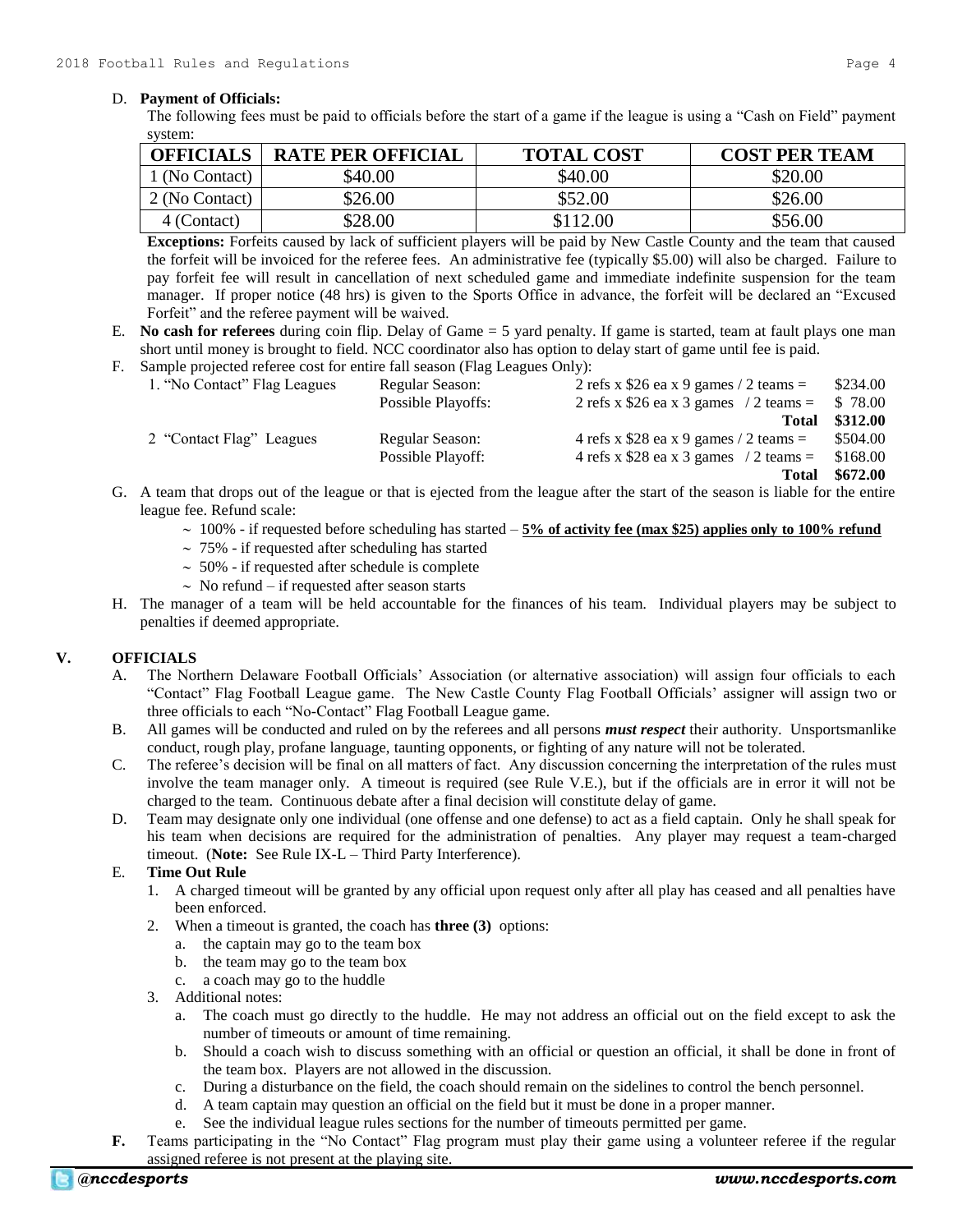# **VI. SCHEDULES AND LEAGUE SEASON**

- A. Schedules will be drawn up by the Sports Administrator.
- B. Every attempt will be made to play games as scheduled; however, emphasis during the first half of the season will be on preserving the fields.
- C. If heavy rains prevent the use of fields, a cancellation message will be placed on the office recorder (395-5891) *after 3:00 pm* on weekdays, or as needed throughout the weekend. In the event of inclement weather occurring after the start of play, the league coordinator will be responsible for determining whether or not fields are playable.
- D. Any rescheduling will be done by the Sports Administrator and may require teams to play on unscheduled dates. Upon receiving written notification of make-up game, opposing manages are required to confirm the game with one another and the league coordinator. If a make-up game is not played due to improper notification, the game may be ruled a "no contest" and deleted from the schedule or rescheduled only if final league standings are affected. *Special Note: It is the responsibility of the manager to obtain all necessary information regarding postponed games by viewing the NCC Sports website on a regular basis throughout the season.*
- E. The season will consist of approximately nine/ten (9/10) league games in fall and six/seven (6/7) league games in spring followed by playoffs. Excessive inclement weather may result in a reduced playoff format.
- F. An effort will be made to complete all play in the fall program by Thanksgiving weekend and before Memorial Day weekend in the spring.
- G. Any suspended game will be rescheduled, if necessary, and will be resumed for the point of suspension. Exception: Forfeitures will be issued to the violating teams for fighting or persistent badgering of officials.
- H. Championships:
	- 1. The team with the highest team total win/tie points at the end of the regular season will be declared the league or division champion.
	- 2. **Tie Breaker Procedure (Note: When breaking multiple ties, follow procedure until one tie is broken and return to top and begin procedure again).**

In case of a tie in the final league standings, the following tiebreaker procedure will be used:

- a. Head to head record among tied teams (without comparing game scores)
- b. Record within Division
- c. Record versus common playoff opponents
- d. Least amount of points allowed during head-to-head competition among tied teams.
- e. Average points allowed for all games (forfeits not included).
- f. Best record among tied teams during last 5 games.
- g. Coin flip (only if above procedures fail)

## **3. Special Tie-Breaker Procedure:**

- The following special procedure will be used for calculating final standings when a team (because of bye(s) is given an additional game on its schedule to help balance the total number of games played by all teams in the league:
- a. If game schedules are uneven among teams and ties are not resolved during the regular season, winning percentage cannot be used to help calculate final standings in place of W/L/T points.
- b. In order to compare final records among team having uneven game schedules, the *worst* game will be dropped from the final record of the team having played the extra game in the schedule.
- c. The *worst* game will be determined in the following manner: 1) worst loss if no losses, then, 2) worst tie if no ties, then, 3) worst win.
- d. A *worst* game is defined as the largest amount of points allowed. In the event that a team wins a game by forfeit, because an opponent fails to field a team, that game will be dropped instead.
- 4. The general format for the playoffs will be a single elimination playoff among the top four teams with the first place versus  $4<sup>th</sup>$  place and the  $2<sup>nd</sup>$  place versus the  $3<sup>rd</sup>$  place. The winners of these two games will meet for the playoff championship. Additional playoff berths may be granted if deemed necessary. Teams are sometimes moved to higher or lower divisions during playoffs to help set up the best brackets possible.
- 5. Each league may conduct its own All-Star Game. Expenses are not included in the league fee.

## I. **20 yard Line Overtime Procedure for Regular Season & Playoff Games:**

- If at the end of the game the teams have identical scores, the tie will be resolved by the procedure outlined in the National Federation of High Schools Association Football Rules Book. All game rules will apply except:
	- 1. The line-to-line gain shall always be the goal line.
	- 2. No try will be made if the winner of the game has been determined.
	- 3. If Team B scores a safety or touchdown, the game is ended.
	- 4. If a safety is scored by A, the succeeding spot will be the 20-yard line in possession of Team B provided they have already had their series.
	- 5. If Team B gains possession, the down and series for A ends immediately
	- 6. No free kick privileges are awarded following a fair catch or awarded fair catch.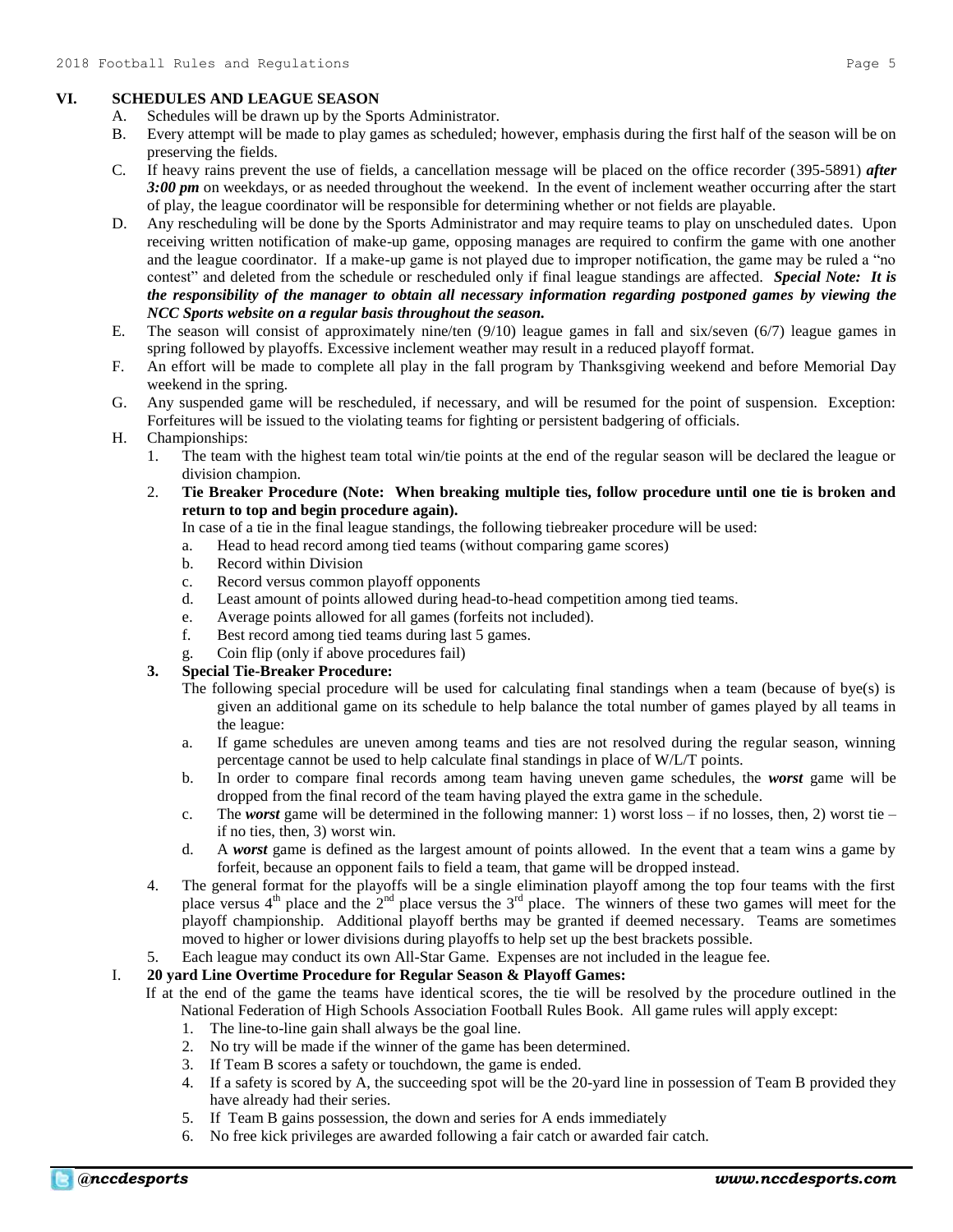When the score is tied at the end of the fourth quarter, the referee will instruct both teams to return to their respective team boxes. There will be a three-minute intermission during which both teams may confer with coaches. All officials will assemble at the 50-yard line, review the procedure, and determine the number of second half timeouts remaining for each team.

The linesman will go to the team on the side of the field where the line-to-gain equipment is located, and the line judge to the other team, to inform the coaches of the number of timeouts each team has remaining and escort the respective team captains to the center of the field for the coin toss.

At the coin toss, the visiting team captain shall be given the privilege of calling the coin while it is in the air. The winner of the toss shall be given his choice of defense or offense, or of designating the end of the field at which the ball will be put in play. The referee will indicate the winner of the toss by placing a hand on his shoulder. To indicate which team will go offense first, the referee will place a ball on that team captain's chest area while he is facing the goal toward which his team will advance and give the first down sign. The other team captain will face the offensive captain with his back toward the goal, which he will defend.

Each team shall be permitted one additional timeout for each extra period plus any unused second half regulation game timeouts. The team scoring the greater number of points in the overtime shall be declared the winner. The final score shall be determined by totaling all points scored by each team during the regulation game and overtime period(s).

To start the overtime, the offensive team shall put the ball in play, first and goal on B's 20 yard line anywhere between the inbounds lines. Team A shall have a series of four downs. The series shall be terminated by any score A or if B has possession at the end of any down. Team A shall be awarded a new series when: 1) The penalty for defensive pass interference is accepted: or 2) Team A recovers a scrimmage kick (field-goal attempt) between the goal lines after it has been touched first by B beyond the neutral zone; 3) When B is guilty of roughing the kicker, place kick holder or passer.

If Team A scores a touchdown, it is entitled to the opportunity to try for point, except when it is unnecessary to break the tie. A field-goal attempt is permitted during any down. If the defensive team gains possession, the ball becomes dead immediately and A's series is ended.

After Team A has completed its series, Team B will become the offensive team with the ball in its possession at the 20 yard line anywhere between the inbounds lines. The same end of the field will be used for both possessions in order to ensure equal game conditions and conserve time.

**If the score remains tied after each team has been given one series, the game(s) during the regular season will remain tied. During the playoffs, the procedure shall be repeated with another period(s) until a winner is determined.** There will be an intermission of two minutes during which the loser of the coin toss will be given first choice of the options. If additional periods are required, first choice of options will be alternated.

## **VII. FORFEITS/GRACE PERIOD**

- A. A team that is not ready to play at the required starting time will receive a delay of game penalty, plus will forfeit all coin toss choices to their opponent at the start of each half.
- B. A team shall forfeit for failing to field enough rostered players after the "grace period" or anytime thereafter (See Rule II-I for Short-Handed Rule options). **A five (5) minute grace period is permitted for all games. At the end of 5 minutes, the team at full strength can accept the forfeit or extend the grace period for an additional 5 or 10 minutes with clock running.** The game will result in forfeiture if there are not enough players to play short-handed at the end of the extended grace period. If both teams are unable to field enough uniformed rostered players at game time or thereafter, a forfeit will be declared against each of them. **NOTE:** See Rule II.I for short-handed rule options.
- C. Players must be present and ready to play at least fifteen (15) minutes prior to the scheduled starting time. If sufficient players are present for both teams, **coordinators and referees may require teams to begin the game (up to five (5) minutes) before the scheduled starting time (Exception: If missing starting QB).** This policy is intended to help keep prolonged games (high scoring, etc.) on schedule and to avoid any long delays between fast moving games (low scoring, etc.). Should one or both teams refuse to start or continue the game at the referee's command, a forfeit will result.
- D. A team may be caused to forfeit a game by the actions of its players, coaches, and spectators.
- E. A team may be caused to forfeit for playing with an ineligible player.
- F. A team that forfeits two games during the season for failing to field a team may be dropped from the league and their entry fee considered forfeited. In addition, the manager *will not* be permitted to enter a team into the league the following season.
- G. See provisions for short-handed rule in section II-I.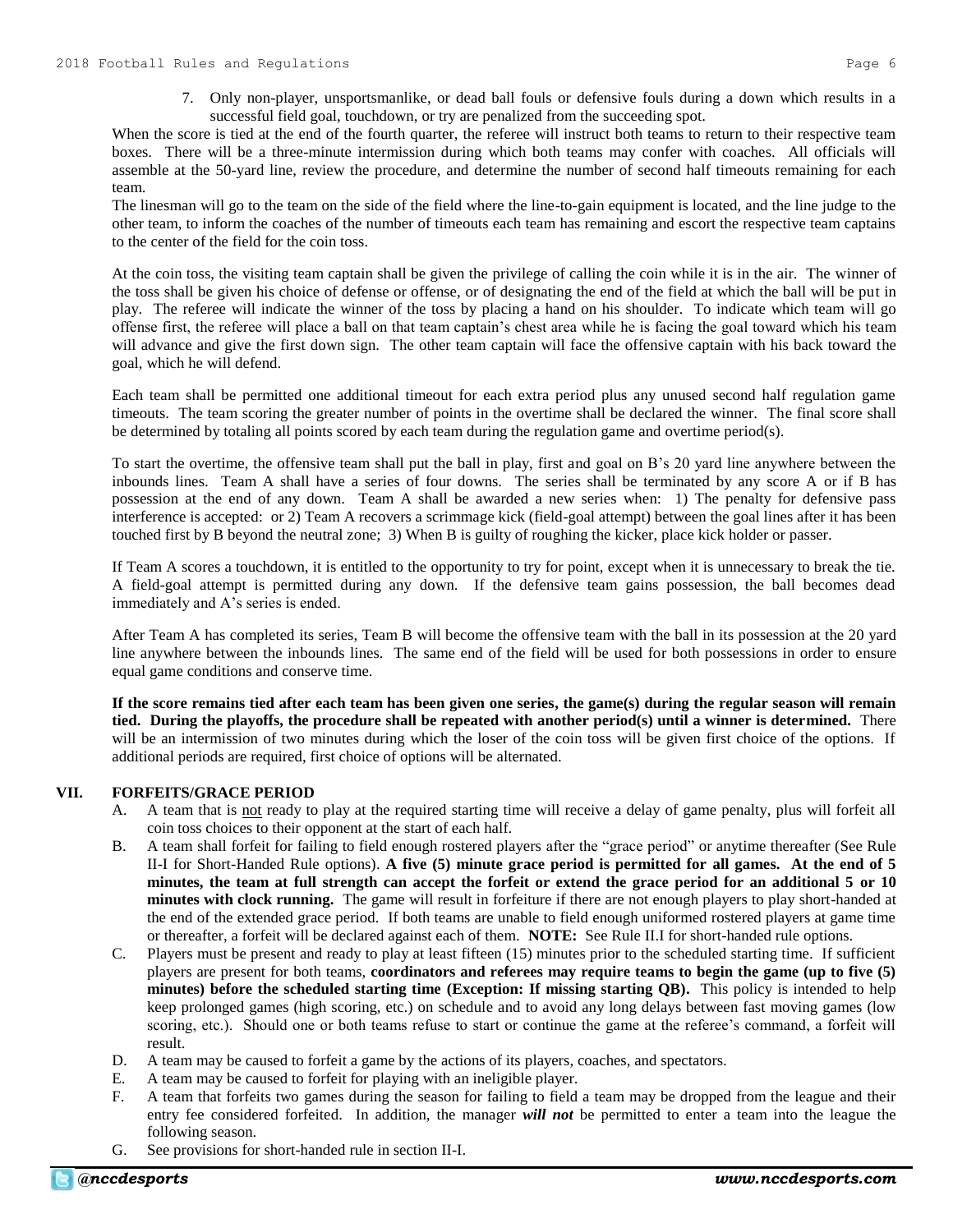## **VIII. PROTESTS**

- A. Protests can be filed on a question of player eligibility only. An official's judgment cannot be protested.
- B. **Procedure at Site of Game:**
	- 1. The contesting manager must make a formal protest with the coordinator, officials, and opposing team manager prior to start of game if possible.
	- 2. The accused player's name and number must be recorded. Failure to provide an I.D. or sign the scorebook (signature, date of birth, address, etc.) upon request shall result in the protest being honored.
	- 3. Teams must resume play in order to complete the game, and the protest along with a \$20 fee must be submitted to the Sports and Athletics Section **within the next working day**. Faxed copy of check and protest are acceptable.
	- 4. If upheld, a forfeit will be awarded to the offended team, and the ineligible player stands to be ejected from the league.
- C. All managers have open access to league rosters maintained in the Sports and Athletics Section. If an ineligible player is detected beyond the protest deadline, the contesting manager may still file a formal protest and, if upheld, one win will be deducted and one loss added to the overall record of the team in violation. Ineligible players will be ejected from the league.
- D. All other disputes regarding player rules or league rules must be settled at the field of play.
- E. Complaints regarding the quality of officiating or violations of procedures committed by officials or coordinators shall be placed in writing to the Sports and Athletics Office.
- F. Special procedures for "No-Contact" Flag Football Leagues: Protest will be allowed on misinterpretation of rule(s) applications that occur **late** in the *fourth period of play and only have a direct bearing on the final outcome of the game*. Protest must be made at the field of play, so that the time, down, and distance may be recorded properly by the coordinator and official. Rule in violation must also be recorded. All reports must collaborate on the matter and be conclusive.

NOTICE: By signing their team roster and player waiver forms, managers and players agree to abide by all policies and procedures for the NCC Adult Softball Program. Individuals who are reported for violations of the policies described below will be subject to the appropriate disciplinary action based upon the review of reports that are filed with the Sports Office. No hearings will be held. Suspension memos will be mailed to all teams involved and also published on the Sports and Athletics website (http://www.nccdesports.com). Violations will be recorded in a database maintained by the Sports and Athletics Office; repeat offenders will receive more severe penalties.

## **IX. CONDUCT OF PLAYERS, COACHES, AND MANAGERS**

- A. No player, coach, or manager may participate in a league game while under the influence of intoxicants. This rule is to be strictly enforced by each team upon notification from the officials.
- B. **THE SALE, CONSUMPTION, OR POSSESSION OF INTOXICATING LIQUOR OR BEVERAGES AND DANGEROUS OR NARCOTIC DRUGS OR GAMBLING OF ANY KIND IS PROHIBITED** in any park facility under the jurisdiction of New Castle County, Delaware.
- C. Any reports of a player guilty of misconduct shall be reviewed and decided upon by a representative of the NCC Sports and Athletics Section and an appropriate penalty will be imposed. Faxed reports are encouraged and no hearings are guaranteed.
- D. All Board of Education and/or private agency property owners' rules governing the use of their facilities must be obeyed as part of these rules and regulations. Failure to adhere to this policy will cause our Department forfeiture of the rights of utilizing these facilities.
- E. Incidental damages to private vehicles and/or nearby property is the responsibility of the participating teams. The manager(s) must identity the players / spectators that are responsible for the damages or the team will be held accountable.
- F. All teams are to be held responsible for any actions by any player, coach, spectator, etc. toward an official. Each team must control and/or identify anyone so involved or the team will be disciplined.
- G. The manager of each team must make an effort to control unruly players and spectators, or be penalized.
- H. Any player who is ejected from a game for unsportsmanlike conduct must leave the playing area (sight and sound) immediately, and in addition will receive a minimum one game automatic suspension to be served in the next game played. *Written notification is not required.* The manager is responsible for proper enforcement. **NOTE:** "Sight and Sound" also applies to "Two-Flag" misconduct violations (no exceptions).
- I. Teams must not linger or consume alcohol in parking areas or residential areas following ball games.
- J. Suspensions issued at the end of the current season will be served during the playoffs, and may also be carried over into the next season of play if deemed necessary.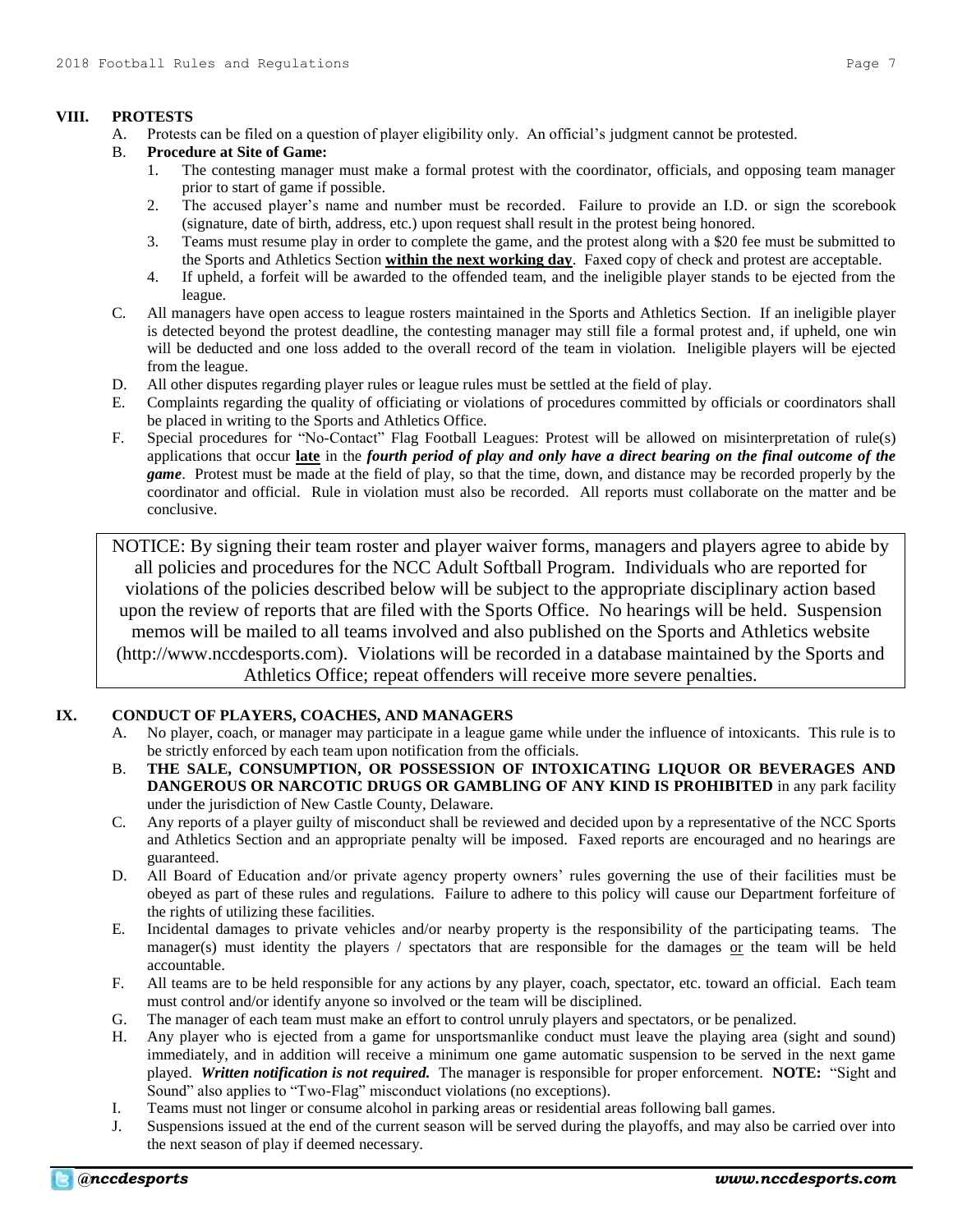- K. Suspended players are not permitted to attend their games while under suspension.
- L. Players with a pattern of poor behavior will be subject to more stringent penalties. The Sports Office maintains a database of violators to help with assessment of appropriate penalties and/or removal from program.
- M. *Third party Interference:* Only one member of the coaching staff and/or the player involved may dispute a call with an official *in a respectful manner.* The third individual (or more) who enters a dispute will be ejected from the game and will receive an additional automatic one game suspension. *Players are advised not to leave their playing positions or the team bench area, or they will subject themselves to possible ejection as a result of "Third Party Interference".*  **NEW:** In addition, the team will be assessed a mandatory \$50 fine to be paid before the next scheduled game in order to help compensate opponent if next scheduled game is declared a forfeit, and/or fine will be designated for other services.
- N. Pre-game "Warning" to be read by referees and/or managers to players: "NO TRASH TALKING, NO TAUNTING, NO ARGUING, NO PROFANE LANGUAGE, **NO INTRA-RACIAL REMARKS,** ETC. The referees assigned to this contest have been instructed to strictly enforce the NCC Sports Office policies against the list of unsportsmanlike acts listed above. There will be no additional warnings given to anyone during a game and the offending coach or player will be immediately assessed the requisite penalty. NCC believes strongly that this game should be played in a spirit of respect for the opposing team, the contest officials, and the rules and traditions of the sport."
- O. Unfair acts: If a team refuses to play within two minutes after ordered by the referee, or if play is interfered with by an obviously unfair or unsportsmanlike act not specifically covered by the rules, or if a team repeatedly commits fouls which can be penalized only by halving the distance to its goal line, the referee may enforce any penalty he/she considers equitable, including the awarding of a score. For refusal to play or for repeated fouls, the referee shall, after one warning, forfeit the game to the opponents.

| <b>VIOLATIONS</b>                                                                                                                                                                                                                                                  | <b>FIRST OFFENSE</b>                                                                                                                                                                                                                                   | <b>SECOND OFFENSE</b>                                                                                      |
|--------------------------------------------------------------------------------------------------------------------------------------------------------------------------------------------------------------------------------------------------------------------|--------------------------------------------------------------------------------------------------------------------------------------------------------------------------------------------------------------------------------------------------------|------------------------------------------------------------------------------------------------------------|
| A. Use of alcohol or drugs prior to game                                                                                                                                                                                                                           | Ejection from game                                                                                                                                                                                                                                     | Ejection from league(s).                                                                                   |
| B. Use of alcohol or drugs in county                                                                                                                                                                                                                               | Warning or suspension from next                                                                                                                                                                                                                        | Ejection from $league(s)$ .                                                                                |
| parkland following a game                                                                                                                                                                                                                                          | scheduled game.                                                                                                                                                                                                                                        |                                                                                                            |
| C. Fighting                                                                                                                                                                                                                                                        | Ejection from game, plus minimum one<br>(1) game suspension for non-aggressor and<br>three $(3)$ game suspension for aggressor.                                                                                                                        | Ejection from league(s).                                                                                   |
| D. Profanity, arguing, derogatory remarks,                                                                                                                                                                                                                         | Zero Tolerance. Ejection from game plus                                                                                                                                                                                                                | Minimum two (2) game suspension with                                                                       |
| etc. toward and official, staff member, etc.                                                                                                                                                                                                                       | minimum one (1) game suspension.                                                                                                                                                                                                                       | possible ejection from league.                                                                             |
| E. Verbal abuse of officials or staff<br>member including incidental threatening<br>remarks.                                                                                                                                                                       | Minimum one $(1)$ month suspension from<br>all football leagues.                                                                                                                                                                                       | Ejection from league(s) with long-term<br>suspension probable.                                             |
| F. Intentional threatening remarks or<br>actions against officials or staff members,<br>returning after ejection to encounter<br>officials or staff, violent behavior.                                                                                             | Minimum six (6) month suspension from<br>all NCC Sports programs.                                                                                                                                                                                      | Ejection from league(s) with long-term<br>suspension probable from all NCC<br>sponsored sports activities. |
| G. Incidental misconduct ("Cool Down"<br>Rule – applies to minor player vs player<br>confrontations, trash talking, minor self<br>anger incidents, intra-racial remarks and<br>general use of profanity). Note: Does not<br>apply to player vs official incidents. | Periods 1-3 - Penalty yardage assessed and<br>violating player(s) removed from current and<br>next period.<br>Period 4 – Penalty yardage assessed and<br>violating player(s) removed from current period<br>and entire first half of next game played. | Two $(2)$ occurrences in one $(1)$ game =<br>one (1) game suspension.                                      |
| $\overline{H}$ . Two (2) unsportsmanlike conduct or<br>personal foul penalties against a player in<br>one $(1)$ game.                                                                                                                                              | Ejection from game (sight and sound),<br>plus minimum one (1) game suspension.                                                                                                                                                                         | N/A                                                                                                        |
| I. Failure to leave area after ejection,<br>continuous harassment of officials, etc.                                                                                                                                                                               | Minimum three (3) game suspension.                                                                                                                                                                                                                     | Minimum four game suspension plus<br>probation.                                                            |
| J. Physical altercation with an official or<br>NCC staff, extreme violent behavior                                                                                                                                                                                 | Ejection from league(s) with possibility of<br>long-term suspension.                                                                                                                                                                                   | Indefinite suspension with possibility of<br>being banned from all NCC programs<br>forever.                |
| K. Malicious destruction of facility /                                                                                                                                                                                                                             | Suspension from league(s) with the                                                                                                                                                                                                                     | Indefinite suspension with possibility of                                                                  |
| private vehicles or property                                                                                                                                                                                                                                       | possibility of a long-term suspension.                                                                                                                                                                                                                 | being banned from all NCC programs<br>forever.                                                             |
| L. Misconduct before or after game on<br>NCC parkland / playing site.                                                                                                                                                                                              | All NCC Disciplinary procedures apply.                                                                                                                                                                                                                 | Possibility of ejection from league(s).                                                                    |

# **X. TABLE OF VIOLATIONS AND RECOMMENDED PENALTIES**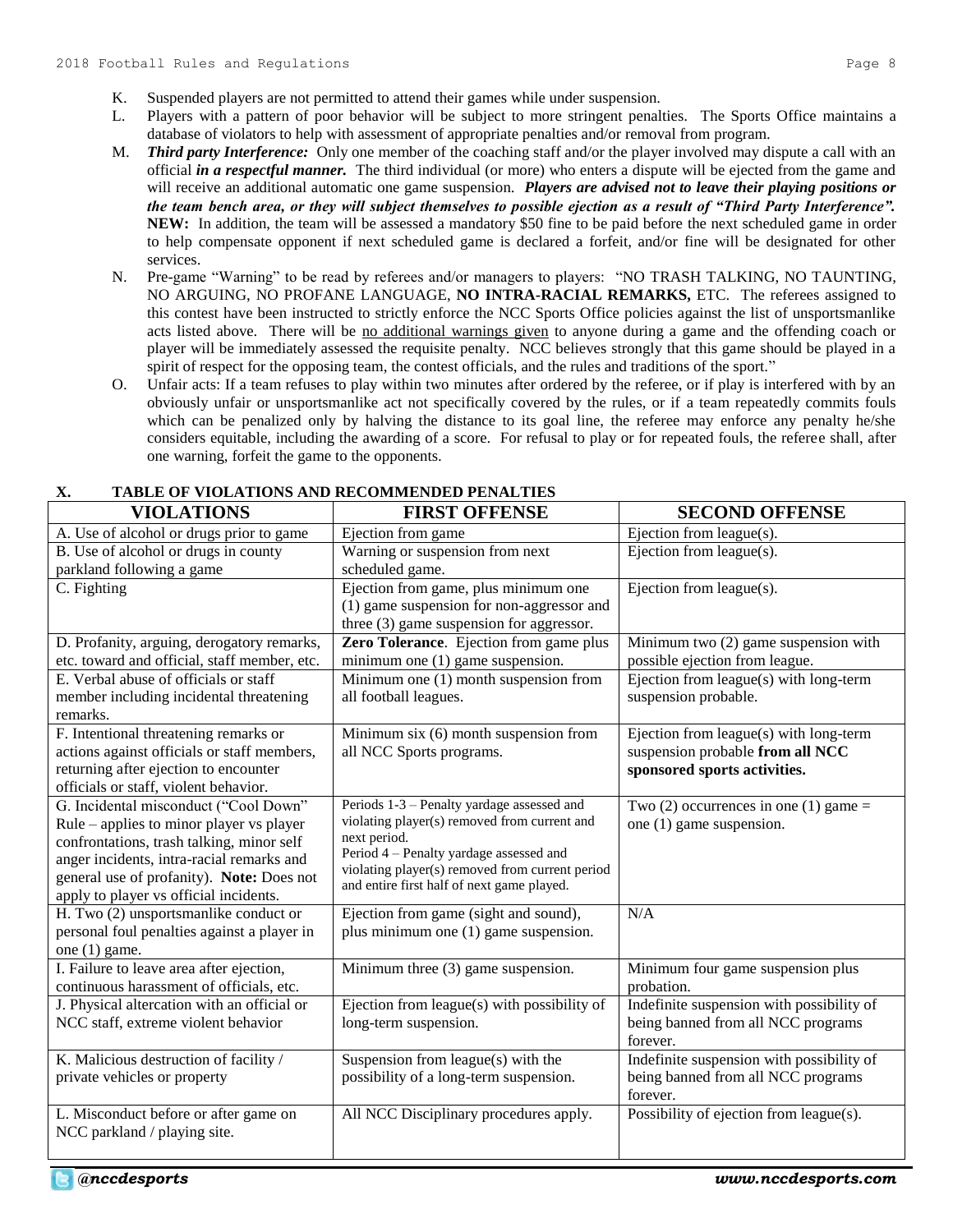| <b>VIOLATIONS</b>                                                                     | <b>FIRST OFFENSE</b>                                                                                                                                                                                         | <b>SECOND OFFENSE</b>                                                                                  |
|---------------------------------------------------------------------------------------|--------------------------------------------------------------------------------------------------------------------------------------------------------------------------------------------------------------|--------------------------------------------------------------------------------------------------------|
|                                                                                       |                                                                                                                                                                                                              |                                                                                                        |
| M. Player out of uniform (after Oct. 1 (fall<br>season) or March 30 (spring season)   | Team kicks off from twenty (20) yard line<br>once each half.                                                                                                                                                 | Possibility of forfeiture if team manager<br>fails to comply after notification from<br>Sports Office. |
| N. Use of ineligible player or using an<br>assumed name.                              | Minimum two (2) game suspension for<br>manager; Player may be ejected from<br>league(s); forfeit give to offended team, or<br>one (1) win deducted and one (1) loss<br>added to record of team in violation. | Manager loses privilege to coach in<br>league; team is ejected from league(s).                         |
| O. Tossing ball to taunt opponent; verbal<br>taunting, spiking ball in end-zone, etc. | Unsportsmanlike conduct penalty to<br>player; warning to team captain;<br>possibility of ejection from game and<br>minimum one (1) game suspension.                                                          | Ejection from game for offending player                                                                |
| P. Continuous complaining by manager or<br>coach, general misconduct on sideline      | Warning or ejection issued by coordinator                                                                                                                                                                    | Coordinator will stop game until team is<br>under control.                                             |
| Q. Flagrant personal foul (judged to be<br>harmful and deliberate).                   | Ejection from game plus a minimum one<br>(1) game suspension.                                                                                                                                                | Possibility of ejection from league(s).                                                                |
| R. Players leaving team bench area during<br>a disturbance                            | \$50.00 fine per team, ejection plus<br>minimum two $(2)$ game suspension for<br>each player, possibility of suspension of<br>manager, payment for police coverage, etc.                                     | Possibility of ejection from league(s).                                                                |

# **XI. ASSUMPTION OF RISK**

New Castle County Department of Community Services and its officers assume no responsibility for injuries to the members of any team holding franchise in this league, no matter under what circumstances incurred, and adoption of these rules by the team managers shall be the equivalent of full and lawful release and discharge of any claims that any members may have or that may arise in the future against any of the above named for injury to their persons or property.

# **XII. SAVING CLAUSE**

If any clause, sentence, paragraph, section, or portion of these rules and regulations for any reason shall be adjudged invalid by a court having jurisdiction, such judgement shall not affect, impair, or invalidate the remainder of these by-laws not directly involved in the controversy in which judgement is rendered.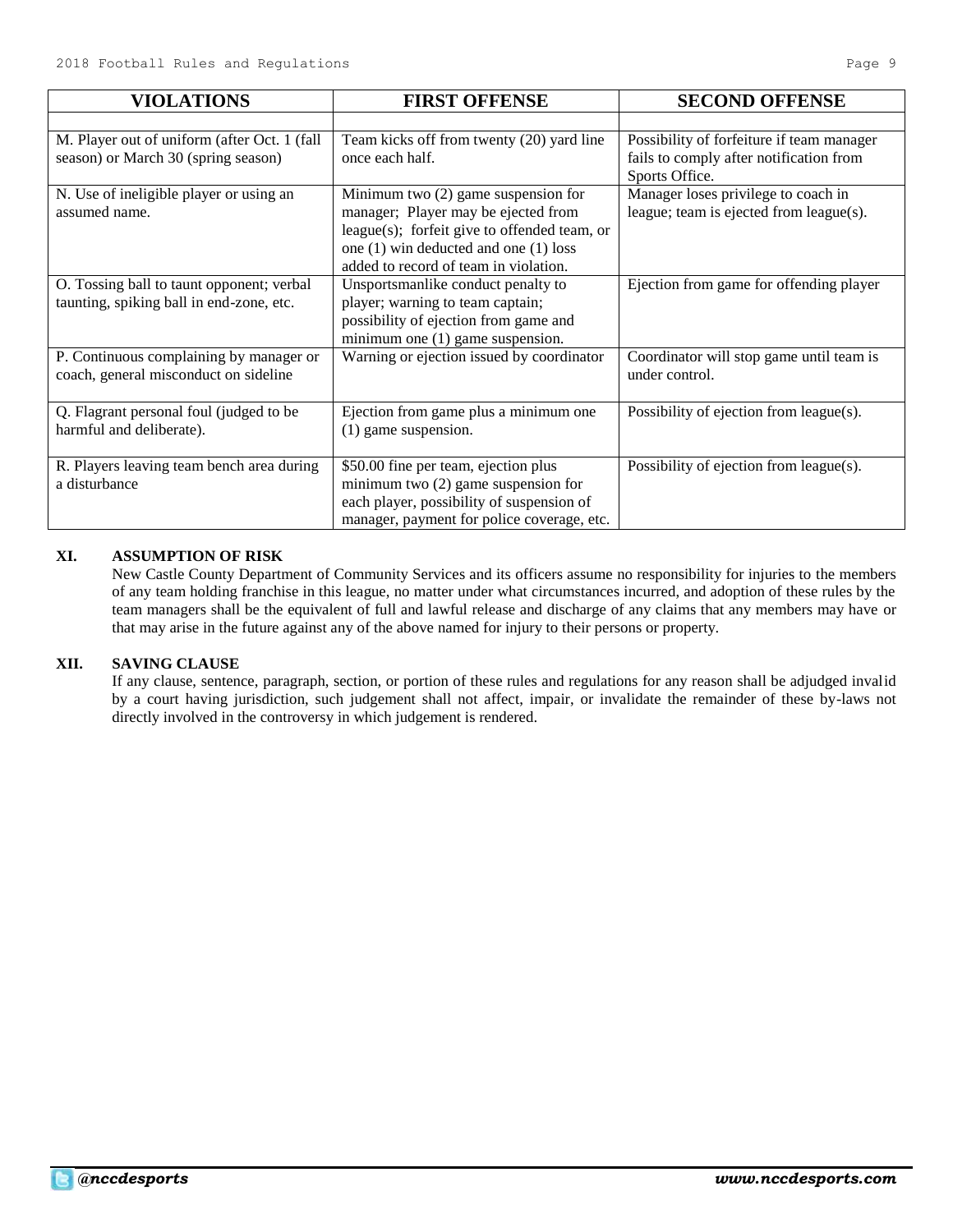# **XIII. SUSPENSION LISTS**

1. Long Term Suspensions

| <b>PLAYER</b>        | <b>TEAM</b>                 | <b>SPORT</b>             | <b>SUSPENSION (YR)</b>  | <b>EFFECTIVE</b> | <b>ELIGIBLE</b> |
|----------------------|-----------------------------|--------------------------|-------------------------|------------------|-----------------|
| Jones, Rannord       | <b>FulHundred FC</b>        | Soccer                   | Lifetime                | All Sports       | n/a             |
| Bull, Erich          | <b>Wailing Souls</b>        | <b>Indoor Soccer</b>     | Past Debt               | All Sports       | Indefinite      |
| Byam, Christopher    | Big Red                     | <b>Summer Basketball</b> | Past Debt ('04)         | All Sports       | Indefinite      |
| Cutler, Paul, Jr.    | Docs Demons                 | <b>Spring Football</b>   | <b>Must Apply</b>       | All Sports       | Indefinite      |
| DiMarzio, Nicol      | Tigers                      | Field Hockey             | Past Debt               | All Sports       | Indefinite      |
| Driver, Andre        | Panthers                    | <b>Basketball</b>        | Past Debt               | All Sports       | Indefinite      |
| Ekdahl, Kurt         | <b>Budweiser</b>            | Softball                 | Past Debt ('92)         | All Sports       | Indefinite      |
| Ford, Ken            | <b>Cotton Club</b>          | Summer Basketball        | Past Debt ('96)         | All Sports       | Indefinite      |
| Hubbard, Mike        | H&J                         | Winter Basketball        | Past Debt ('99)         | All Sports       | Indefinite      |
| Joachim, Socrates    | Pizza By Elizabeth          | Soccer                   | Indefinite              | All Sports       | Indefinite      |
| Johnson, Solomon     | Purple Soul                 | Summer Basketball        | Past Debt ('03)         | All Sports       | Indefinite      |
| Keys, Bahkeim        | Dunnz                       | <b>Fall Football</b>     | Anger Mgmt. Class ('06) | All Sports       | Indefinite      |
| Krupanski, Vince     | Coatesville Sabres          | Ice Hockey               | Past Debt ('93)         | All Sports       | Indefinite      |
| Mendez, Bonifacio    | Guerrero Azteca             | Soccer                   | Past Debt               | All Sports       | Indefinite      |
| Moss, Kevin          | <b>Magnum Force</b>         | Football                 | Past Debt ('12)         | All Sports       | Indefinite      |
| Furchner, Brett      | <b>Magnum Force</b>         | Football                 | Past Debt ('12)         | All Sports       | Indefinite      |
| Benson, Brian        | <b>Magnum Force</b>         | Football                 | Past Debt ('12)         | All Sports       | Indefinite      |
| Mintz, Calvin        | <b>Magnum Force</b>         | Football                 | Past Debt ('12)         | All Sports       | Indefinite      |
| Fisher, Jemal        | <b>Magnum Force</b>         | Football                 | Past Debt ('12)         | All Sports       | Indefinite      |
| Burbage, Knowlington | <b>Magnum Force</b>         | Football                 | Past Debt ('14)         | All Sports       | Indefinite      |
| Matthews, Rich       | <b>Magnum Force</b>         | Football                 | Past Debt ('12)         | All Sports       | Indefinite      |
| Hudson, Todd         | <b>Magnum Force</b>         | Football                 | Past Debt ('12)         | All Sports       | Indefinite      |
| Womack, Isaac        | <b>Laborers Unlimited</b>   | <b>Spring Football</b>   | Indefinite ('08)        | All Sports       | Indefinite      |
| Black, Eric          | <b>Family First</b>         | Winter Basketball        | Past Debt ('13)         | All Sports       | Indefinite      |
| Price, Robert        | The Crew                    | Winter Basketball        | Past Debt ('13)         | All Sports       | Indefinite      |
| Bennett, Courtney    | FulHundred FC               | Soccer                   | <b>Ten Years</b>        | All Sports       | 12/07/17        |
| Ash, Nick            | Pike Creek Gentlemen        | Softball                 | Probation (Threat Off.) | All Sports       | 12/31/19        |
| Dube, Robert         | 18 <sup>th</sup> & VanBuren | <b>Fall Football</b>     | Past Debt ('14)         | All Sports       | Indefinite      |
|                      |                             |                          |                         |                  |                 |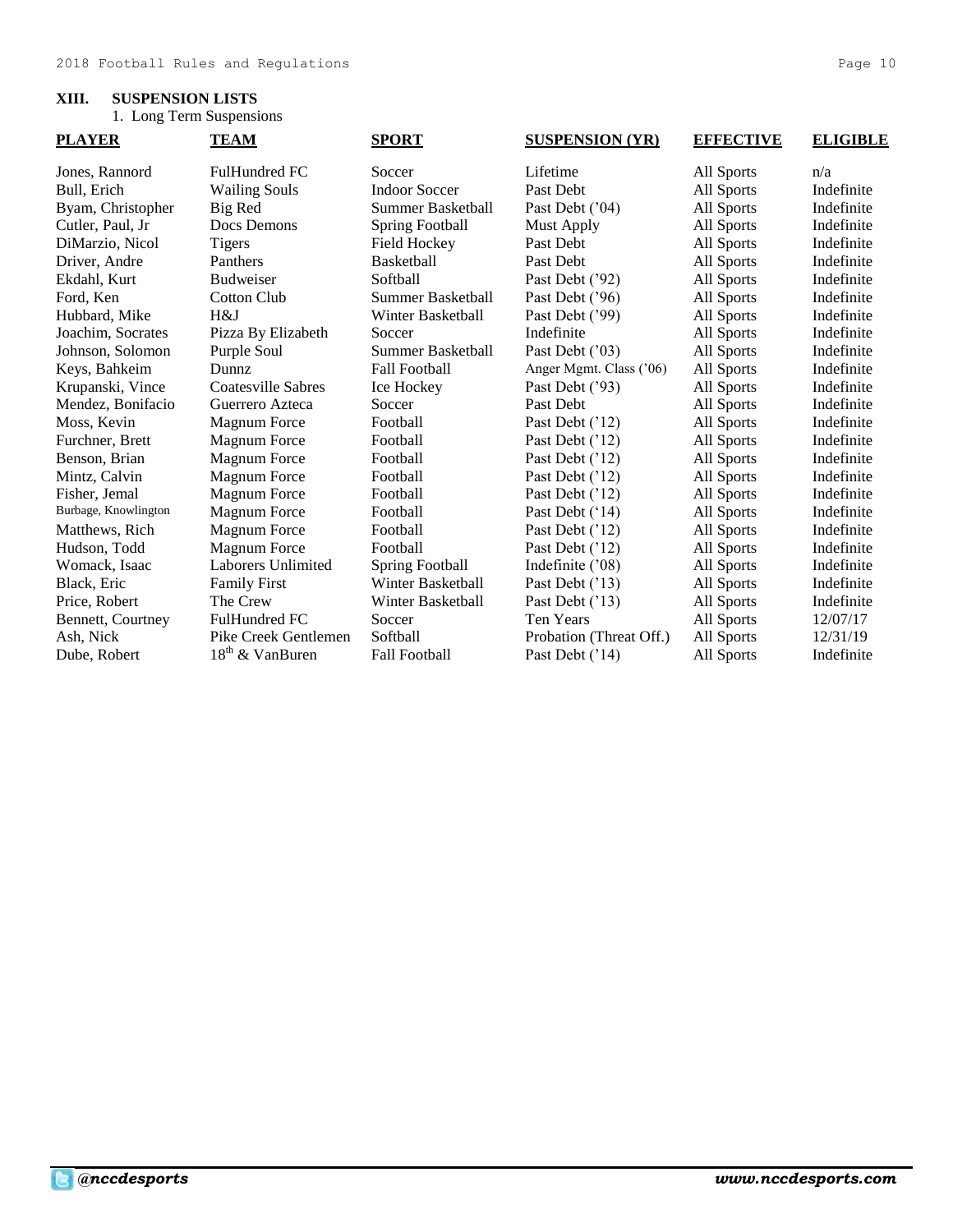# 2. Short Term/Carry Over Suspensions

| <b>PLAYER</b>      | TEAM                     | <b>SPORT</b>               | <b>SUSPENSION</b> | <b>ELIGIBLE</b> |
|--------------------|--------------------------|----------------------------|-------------------|-----------------|
| Blackstone, Donald | Kings                    | Fall Flag Football ('05)   | (Ref Fee)         | Indefinite      |
| Coffield, Dave     | <b>Flying Gonzos</b>     | Spring Flag Football ('10) | (Ref Fee)         | Indefinite      |
| Karpinski, Mark    | Young Gunz               | Spring Flag Football ('05) | (Ref Fee)         | Indefinite      |
| Moss, Kevin        | Magnum Force             | Fall Flag Football ('10)   | (Ref Fee)         | Indefinite      |
| Morgan, Mike       | Congo Funeral Home       | Fall Flag Football ('08)   | One Month         | <b>TBD</b>      |
| Mulvena, John      | Tailgates                | Fall Flag Football ('09)   | (Ref Fee)         | Indefinite      |
| Perno, Frank       | Bakhsh                   | Spring Flag Football('07)  | (Ref Fee)         | Indefinite      |
| Price, Chris       | Raiders                  | Fall Flag Football ('09)   | (Ref Fee)         | Indefinite      |
| Resch, Alexander   | Look at the Ducks        | Fall Flag Football ('11)   | (Ref Fee)         | Indefinite      |
| Sarver, Dana       | Rattlers                 | Fall Flag Football ('11)   | (Ref Fee)         | Indefinite      |
| Shaw, Craig        | <b>Balls</b> Deep        | Fall Flag Football ('11)   | (Ref Fee)         | Indefinite      |
| Smith, Jeremy      | <b>Summit Aviation</b>   | Fall Flag Football ('09)   | (Ref Fee)         | Indefinite      |
| Tiberi, Dominick   | Pearl Auto               | Fall Flag Football ('11)   | (Ref Fee)         | Indefinite      |
| Yonker, Kevin      | Done Rite Auto           | Spring Flag Football ('08) | (Ref Fee)         | Indefinite      |
| Wilson. Dan        | <b>Tri-State Cougars</b> | Spring Flag Football ('10) | One Game          | <b>TBD</b>      |

**Note(s):** Players are not permitted to be at playing sites while under suspension. Future misconduct will result in more severe penalties. If there are any questions on suspensions, please call the Sports & Athletics Office at 395-5890.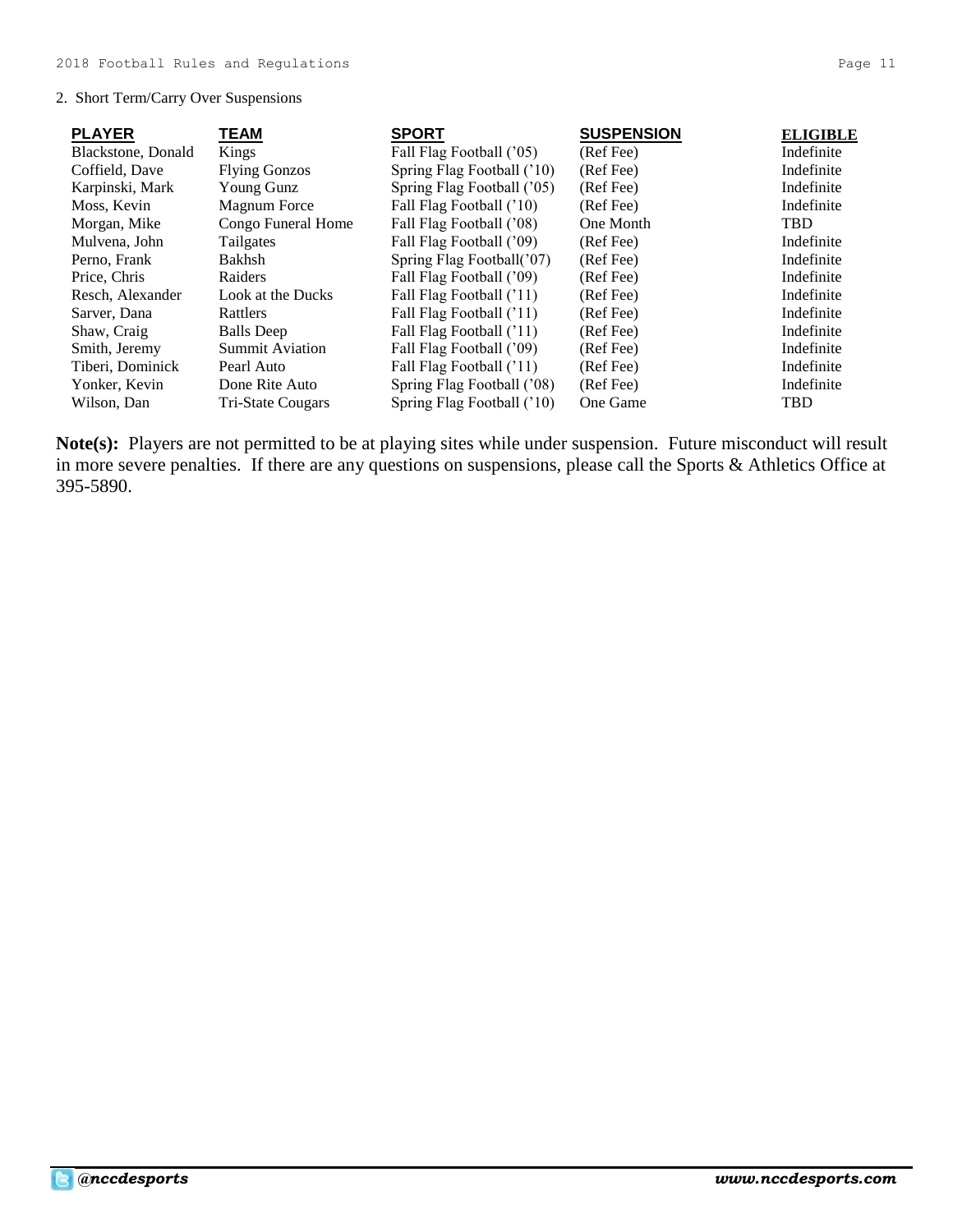# **XIV. APPENDIX A: "NO CONTACT" FLAG FOOTBALL (6/7-MAN) RULES AND REGULATIONS**

#### A. Jurisdiction

Games in the flag football leagues shall be governed by the current edition of the United States Flag and Touch Football Rule Book, except as amended by these special playing rules as adopted by the New Castle County Department of Community Services.

# B. Purpose

The flag football leagues are designed to provide recreational activity for adults. The safety of the participants is of primary importance. All actions that are potentially injurious to other players will be closely evaluated and offenders may lose their privilege to participate in the program. **NOTE:** *Penalty for "Violent Touching" is 10 yards, plus automatic ejection from the game and a minimum additional one (1) game suspension.*

# C. General Playing Rules

- 1. The designated team manager is the official representative of the team and is the only person who may question an official about the interpretation of a rule (See Rule V.C. for procedure).
- 2. The offensive team must have three players on the line of scrimmage at the snap. **NOTE:** *Penalty for "Illegal Formation" is 5 yards.* The snap must go through the snapper's legs.
- 3. Free substitution is allowed as long as the player being substituted for is off the field at the next snap. **NOTE:** *Penalty for "Illegal Substitution: is 5 yards; Penalty for "Illegal Participation" is 10 yards.*
- 4. The ball becomes dead where it is muffed or fumbled and hits the ground (this rule also applies to a snapped ball and a backward pass).
- 5. Only one player, who is clearly off the line of scrimmage, may be in motion at a time; his movement must be parallel to and one yard away from the line of scrimmage and must be continuous at the time of the snap.
- 6. In the event of an inadvertent whistle during a running play, the offense shall have the choice of replaying the down or accepting the ball at the spot where it whistled dead (down and distance count). The down will be replayed if an inadvertent whistle occurs during a forward pass or kick in flight.
- 7. In violations of the neutral zone by the offensive team during a scrimmage down, the ball becomes dead immediately. **NOTE:** *Penalty for "Encroachment (Dead Ball)" is 5 yards. Situation:* The team leading in the score, during the final two (2) minutes of timing in the second or fourth quarters, repeatedly encroaches to run out the clock prior to the seven (7) play period. *Ruling:* First offense – five yards penalty; second offense – ten yards and clock is stopped and not started until the snap (USFTL Rule 12- 1-2a).
- 8. No defensive player may be less than five (5) yards from the line of scrimmage at the time of the snap. Exception: If the line of scrimmage is inside the defensive team's 10-yard line, the restraining is half the distance to the goal line. There are no additional positional requirements for defensive team. **NOTE:** *Penalty for "Encroachment (Live Ball)" is 5 yards.*

Situation: 1<sup>st</sup> down and 2 yards on offense's own 18 yard line. Defense encroaches, intentionally or unintentionally, thus if the penalty is administered, it would be  $1<sup>st</sup>$  down and 17 yards on the 23 yard line. **Ruling:** Offense has the right to decline the 5-yard penalty (USFTL Rule 13-1-1). If, however, if the defense encroaches on the next down, the penalty is 10 yards (unfair act) (USFTL Rule 12-1-2a) and a warning should then be given that repeated encroachment in the same series may result in a forfeit (USFTL Rule 12-2-1).

- 9. Any player receiving the ball from the center must be a minimum of five (5) yards behind the line of scrimmage at the time he/she receives the ball. **NOTE:** *Penalty for "Illegal Procedure (Dead Ball)" is 5 yards.*
- 10. Two, three, or four-point stances are legal at anytime.
- 11. Offensive players cannot be within five (5) yards of the sidelines when the ball is snapped. *Penalty = Illegal Procedure – 5 yards.*
- D. Equipment and Uniforms
	- 1. *Jerseys* must be tucked into pants. Half-jerseys are permitted if they do not interfere with the pulling of the flags. Officials may require dangling shirts to be taped or tied.
	- 2. *Shoes* are required for all players except for kickers when kicking. They must be made of a soft, pliable upper material (canvas, leather, or synthetic material) which covers the foot. All-purpose athletic shoes are permitted. Boots are illegal as well as metal golf, baseball, and softball cleats. Football shoes are permitted.
	- 3. *Pads* are not permitted on upper body. Players may wear soft, pliable pads on the leg, knee, and/or ankle. Female players may wear a breast protector of soft, material. Hard casts, even if padded, are illegal.
	- 4. *Jewelry* may not be worn if deemed by the officials to be dangerous to any player. (Exception: post earrings and wedding bands may be worn if covered with tape. Neck chains may be worn if they remain tucked in the jersey).
	- 5. *Hats* with visors are permitted only if worn backwards. Headbands are permitted but may not contain derogatory or offensive symbols or sayings. Ski-type caps are permitted.
	- 6. *Sunglasses* are not permitted (unless proof of prescription from doctor is provided before start of game).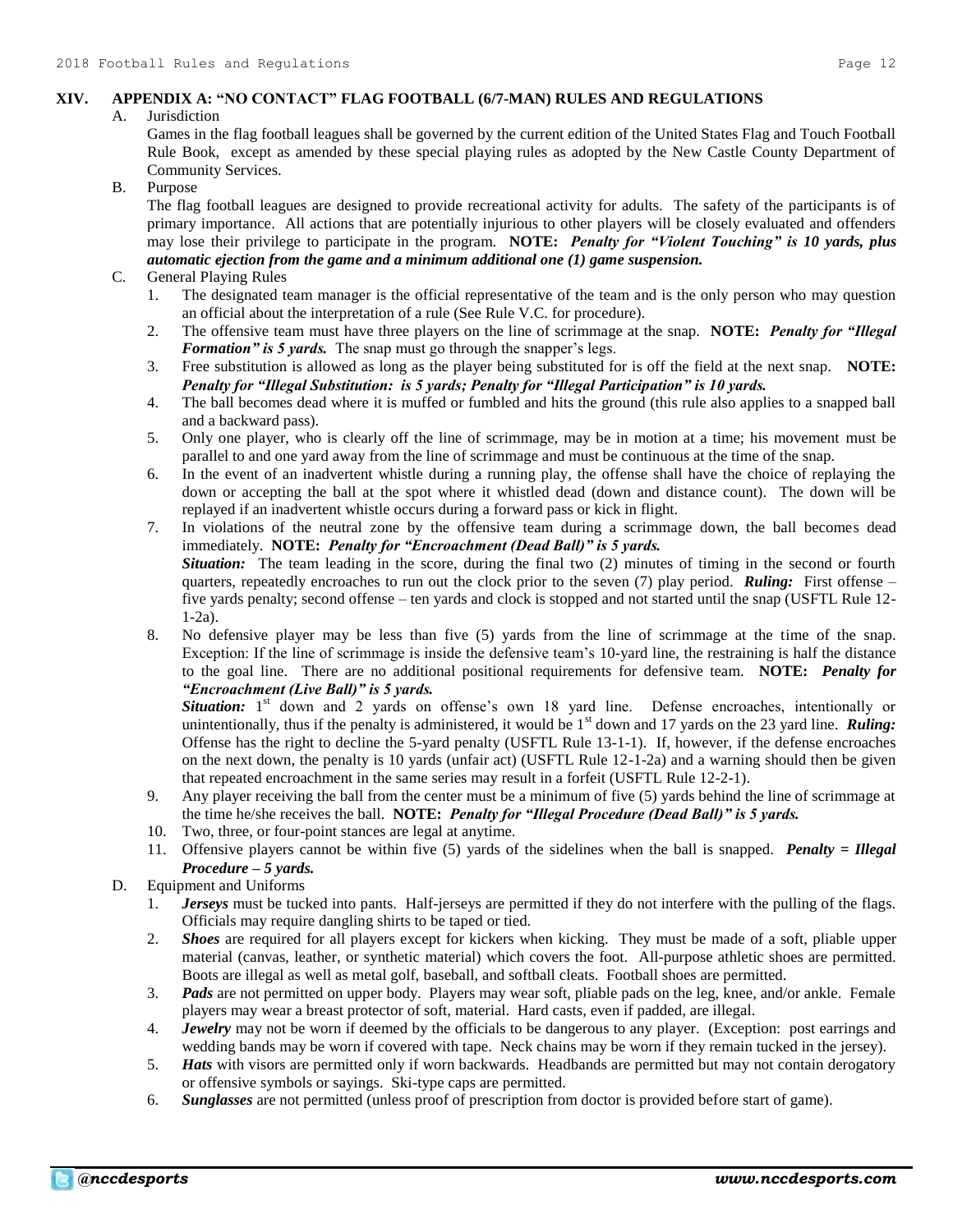#### a) Applicable Rules:

USFTL 4.2.1. The flags should be a minimum of two (2) inches wide and 14 inches long. The flags must be of a contrasting color to the opponents' flags. The flags may not be altered in any way. The flags must be of contrasting color to the player's pants or shorts.

#### **Interpretation: the flag material, excluding any connecting devices, must be at least 14 inches long.**

USFTL 12.7.1.e. Tampering with the flag in any way to gain an advantage including tying, using foreign materials, or other such acts is illegal. PENALTY: Unsportsmanlike conduct, 10 yards from the previous spot, loss of down, and player disqualification.

b) Procedures:

Pre-game: Officials will visually inspect all flag belts and require that each player pull his/her flags off of their belt.

During game: A team may call time-out and request the measurement of an opponent's flag: 1) If the flag is found to be illegal as outlined in USFTL Rule 4.2.1., the penalty for failing to wear proper equipment will be issued (5 yards) and the player will not be allowed to participate until the equipment is replaced. The time-out will be charged to the officials. **Note:** If the equipment became illegal through use, no penalty will be issued and the player will be allowed to repair the equipment as long as it can be done promptly.

2) If the flag is found to be altered as outlined in USFTL Rule 12.7.1.e, the penalty for unsportsmanlike conduct will be issued, a loss of down enforced, and the offending player ejected. The time-out will be charged to the officials. 3) If the flag is found to be legal, the time-out will be charged to the team requesting the measurement. If that team has no time-outs left, the delay of game penalty (5 yards) will be enforced.

# E. Contact Rules

1. *Screen blocking* is the act of legally obstructing an opponent without contacting him/her with any part of the blocker's body. The offensive screen block shall take place without contact. The screen blocker shall have his/her hands and arms at his/her side or behind his/her back. Any use of the arms, elbows, or legs to initiate contact during an offensive player's screen block is illegal. A blocker may use his/her hand or arm to break a fall or to retain his/her balance. A player must be on his/her feet before, during, and after screen blocking. **NOTE:**  *Penalty for "Personal Foul" is 10 yards.*

*Screen Blocking Fundamentals.* A player who screens shall not:

- a. When he/she is behind a stationary opponent, take a position closer than a normal step from him or her.
- b. When he/she assumes a position at the side or in front of a stationary opponent, make contact with him/her.
- c. Take a position so close to a moving opponent that his/her opponent cannot avoid contact by stopping or changing direction. The speed of the player to be screened will determine where the screener may take his/her stationary position. This position will vary and may be 1 or 2 normal steps or strides from the opponent.
- d. After assuming his/her legal screening position move to maintain it, unless he/she moves in the same direction and path as his/her opponent. If the screener violates any of these provisions and contact results, he/she has committed a personal foul.
- 2. **Contact is not allowed**. Note: A touchdown may be awarded by the referee for any flagrant contact, which in the official's opinion prevents a "clear / break-away" touchdown from being scored in the open field.
- 3. *Blocking and Interlocked Interference.* Teammates of a runner or passer may interfere for him/her by screen blocking, but shall not use interlocked interference by grasping or encircling one another in any manner. **NOTE:** *Penalty for "Personal Foul" is 10 yards.*
- 4. *Use of hands or arms by the Defense.* Defensive players must go around the offensive player's screen block. The arms and hands may not be used as a wedge to contact the opponent. The application of this rule depends entirely on the judgement of the official. A blocker may use his/her arms or hands to break a fall or retain his/her balance.
- F. Deflagging
	- 1. Deflagging is the legal removal of a flag from an opponent in possession of the ball. Pushing, striking, holding, slapping, or tripping when attempting to pull a flag is not permitted. Defensive players may leave their feet to pull a flag.
	- 2. A defensive player that **pushes a ball carrier out of bounds** (rather than attempting to pull the player's flag) will be penalized for Illegal Physical Contact = 10 yard penalty. Player also stands to be ejected from game if penalized for flagrant contact.
	- 3. Guarding the Flag is illegal. **NOTE:** *Penalty for "Flag Guarding" carries no yardage, but the ball shall be blown dead at the spot of the infraction.*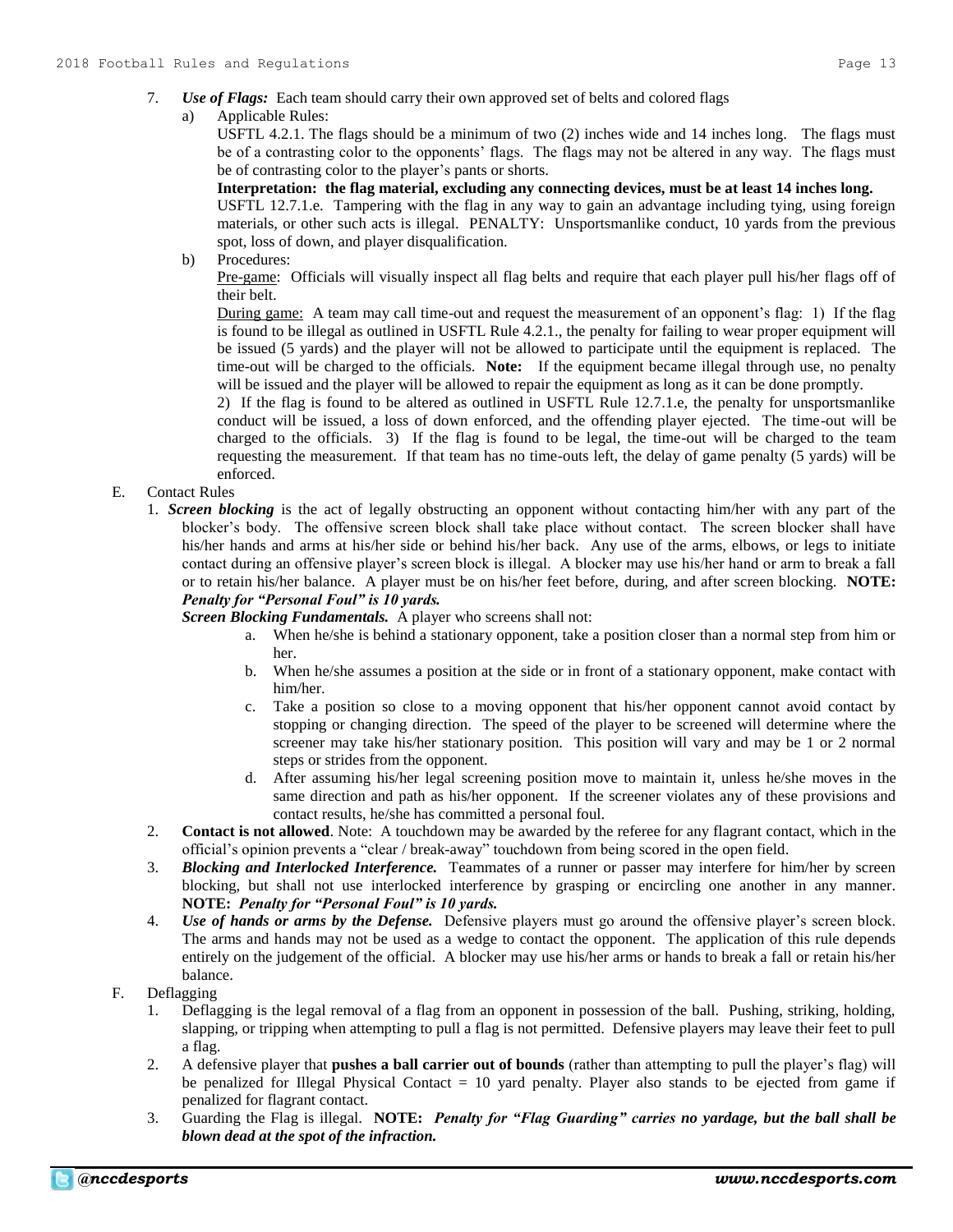- 4. **A** player running with the ball **cannot bend** at the waist **to protect the flag** causing contact with a defensive player. Penalty: Same as "Guarding the Flag" = Ball blown dead a spot of infraction.
- 5. Spinning is illegal if done to avoid having the flag removed. **NOTE:** *Penalty for "Spinning" carries no yardage, but the ball shall be blown dead at the spot of the infraction.* Spinning to change direction is legal.
- 6. Hurdling over a fallen or standing player(s) is not permitted. **NOTE:** *Penalty for "Hurdling" carries no yardage, but the ball shall be blown dead at the spot of the infraction.*
- 7. Batting, grabbing or stripping the ball by the defense (rather than attempting to pull the player's flag) is illegal. **NOTE:** *Penalty for "Personal Foul" is 10 yards. If contact occurs with the QB attempting to pass the ball, it will carry an automatic first down.*
- 8. If a flag inadvertently falls to the ground, a one-hand touch between the shoulder and waist constitutes capture.
- 9. If a ball carrier falls to the ground, he is ruled automatically down at the spot and is not permitted to advance the ball in any fashion.
- 10. The defense may not deflag a player who does not have the ball (e.g. after a passer has released the ball or before a receiver catches the ball). **NOTE:** *Penalty for "Personal Foul" is 10 yards.* A player who has been deflagged must be tagged with one hand or have a remaining flag pulled (USFTL Rule 12-7-1d). **NOTE:** *Flags pulled simultaneously with release of ball by passer or catch by receiver should not be penalized for deflagging.* Officials should use their judgement based on the intent of the rule.
- 11. A quarterback can be deflagged / sacked if his arm is in the throwing motion or holding the ball in any other manner.
- 12. Diving to advance the ball is prohibited. **NOTE:** *Penalty for "Personal Foul" is 10 yards.*

G. Field and Timing

- 1. The game will be played on a regulation Flag Football Field.
- 2. The game shall be played in four (4), twelve (12) minute quarters with five (5) minutes between halves. The offensive team must put the ball into play within 25 seconds after the referee has blown the ready for play whistle. **NOTE:** Penalty for "Delay of the Game" is 5 yards. The clock shall be stopped only for "official" and "team" time-outs, except during the last two (2) minutes of the  $2<sup>nd</sup>$  and  $4<sup>th</sup>$  quarters, in which a "7-play" period is used. Exception: the clock will be stopped for thirty (30) seconds after field goal or point after touchdown attempts; the ball must be put into play within fifteen (15) seconds after the ready for play whistle has blown.
- 3. During the last play of the  $1<sup>st</sup>$  and  $3<sup>rd</sup>$  periods, an untimed down may result if any live ball penalty is accepted by either team unless a loss of down is included in the penalty.
- 4. **"7-play" Procedure** (replaces the last two  $(2)$  minutes of the  $2<sup>nd</sup>$  and  $4<sup>th</sup>$  quarters)
	- a. There are 7 total plays between the two teams.
	- b. The clock is *not* used.
	- c. Officials are responsible for counting the 7 plays.
	- d. If a penalty is accepted on a live ball foul, the down and play do not count unless a "loss of down" is included in the penalty.
	- e. Point after touchdown attempts and free kicks do *not* count in the 7 plays.
	- f. To retain possession, a team must continue to make first downs.
	- g. When the defense takes over, it may use any of the remaining 7 plays.
	- h. The game is over when all 7 plays are completed, the 17-Point Mercy Rule applies or the team behind in the score concedes the game, or the offensive team can automatically run out the remaining plays.
- 5. Each team is allowed three charged timeouts per half. Unused timeouts in the first half may not be carried over to the second half. Timeouts shall be one minute.
- 6. A timeout for an injured or apparent injured player is charged to the officials; however, the injured player must be replaced for at least one play.
- 7. Tie Game:
	- a. If the game is tied at the end of regulation during the regular season, each team will be given one (1) series of downs to settle the outcome of the game with the ball starting at the opponent's 20-yard line. Each team will receive one (1) point in the weekly standings if the game remains as a tie.
	- b. During the playoffs, a twenty-yard line procedure similar to the high school and college rule will be used with each team receiving one additional time out (see overtime procedures in General Rules VI.I). Beginning with the third overtime period in the playoffs, teams will be required to attempt a 2-point conversion following a touchdown.

8. Once the game begins, no on field warm-up type activities are permitted while the ball is dead (except during half time).

9. Intentional delay of game: Referees may stop the clock and issue a 5-yard penalty for delay of game (5yds.) for any of the following reasons: a) Team ahead in score intentionally delays getting back to offensive huddle late in game, b) Team repeatedly kicks ball out of bounds on a kickoff to exhaust time off of clock.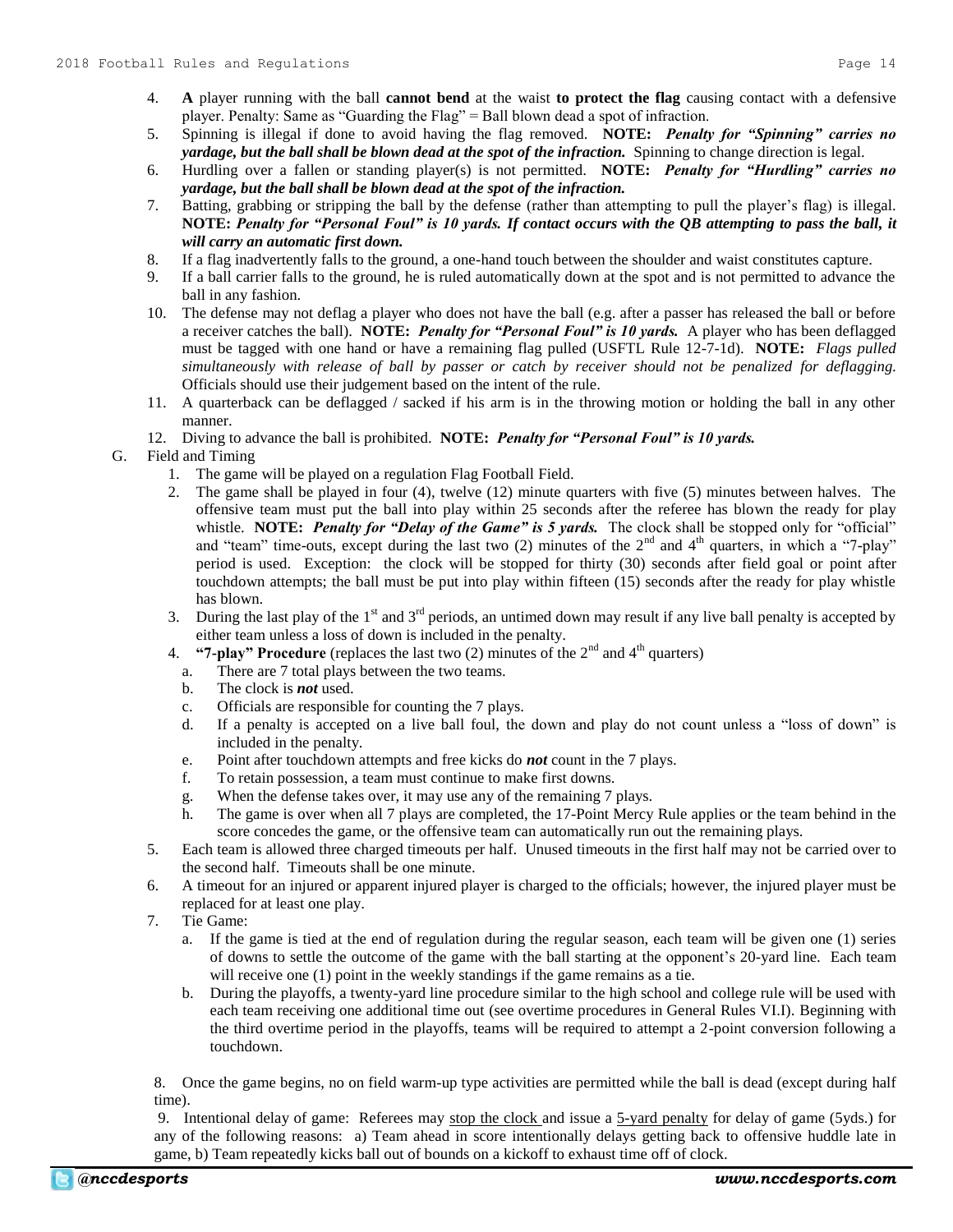- 10. Time-out errors and rule applications:
	- a. Play: Team A calls a time-out which they are not entitled to and a) the referee informs the team that they are out of time-outs and the game continues without delay, or b) the referee stops the clock before realizing that team A is out of time-outs.

*Ruling: a) no penalty, b) delay of game penalty (5 yards) and the clock is restarted on the ready. Note: since it is the responsibility of the referee to monitor time-outs and also suspend play, situation "b" should seldom, if ever, occur.*

b. Play: A team who has used all of its time-out requests a coach-referee conference to a) determine if the referee has made a mistake in monitoring the time-outs, or b) to review a playing rule interpretation. In both cases, the referee's original ruling was unchanged.

*Ruling: in both a) and b) the conference is granted and the team is charged with a 5-yard delay of game penalty.*

c. Play: Team A calls a time-out, which they are not entitled to, snaps the ball as soon as team B relaxes. *Ruling: unfair act – 10-yard penalty.*

#### H. Free Kick

- 1. The ball is kicked from the 40-yard line in a five-zone field (or 20-yard line in a four-zone field).
- 2. The receivers' restraining line is ten (10) yards from the free kick line. Players must be at least seven (7) yards from the nearest sideline. Defenders are not required to be on the receiving line prior to the kick.
- 3. Any kick that crosses the goal line can be returned out of the end zone by any R player. This applies to free kicks (kick offs) and scrimmage kicks (punts and missed field goals). It does not matter if the kick is in flight or grounded. Exception: A missed extra point kick attempt is dead.
- 4. If a kickoff goes out of bounds untouched by the receiving team, the following options are given:
	- a. The receiving team may put the ball in play at the inbound spot where ball went out of bounds.
		- b. The receiving team may put the ball in play at the inbound spot 25 yards from kickoff line (own 35-yard line on normal kickoff).
		- c. The receiving team may have a re-kick after a 5-yard penalty is administered.
- 5. On-side kicks are not permitted. The ball must travel at least 10 yards in the air. *Penalty = ball marked dead at the spot it touches ground.*
- 6. Any kick (including kickoffs, punts, and field goals) that is muffed by R is dead at the spot where the ball touches the ground.
- 7. The kicking team may not touch or be touched by a kick in the air. **NOTE:** *Penalty for "Fair Catch Interference" is 10 yards or awarded fair catch at the spot of the foul.*
- 8. If a kicked ball touches the ground and is then touched by the kicking team, it becomes dead where it touched the ground and is awarded to the receiving team.
- 9. A kickoff may be recovered by the kicking team if it is caught in the air after being touched by a member of the receiving team. This is an exception to the no on-sides kick rule. K is awarded the ball, first and line to gain from the spot of the recovery (K may not advance).
- 10. A receiver may advance a kicked ball that has first touched the ground provided he picks it up cleanly.
- 11. Kickoffs may be kicked from the ground, a kicking tee (maximum 2" high) or from a player's toes touching the ground. A kicking block may be used on PAT's and field goals.
- I. Punts, Field Goals, and PATs
	- 1. All punts must be announced while the offensive team is in their huddle, allowing the defensive team to get ready.
	- 2. There must be at least three players from each team on the line of scrimmage. The offensive team is not permitted down field until the ball is kicked.
	- 3. The kicker must be at least 5 yards behind the line of scrimmage when receiving the snap. After receiving the snap, the kicker has 6 seconds to kick the ball from any point behind the line of scrimmage. The ball remains live if the snap is dropped or missed by the kicker or place kick holder as long as the kick is made within six (6) seconds from the snap. **NOTE:** *Penalty is 5 yards and loss of down.*
	- 4. On a fourth down punt, the kicking team is permitted to walk the ball back to the punter immediately after executing a legal snap.
	- 5. No specialized balls will be permitted to be brought into game during kicking downs.
	- 6. The defense may not rush to block a kick and the offense may not leave the line of scrimmage until the ball has been kicked.
	- 7. Once announced, the kick must be made unless:
		- a. the offense is granted a timeout
			- b. A foul occurs
	- 8. A missed field goal inside the 20-yard line will be brought back to the 20-yard line.
	- 9. Following a PAT (Point After Touchdown) attempt and the new "Ready-to-Play" signal has been given, the kicking team has 25 seconds to kick-off to their opponent. Penalty: Delay of Game – 5-yard penalty.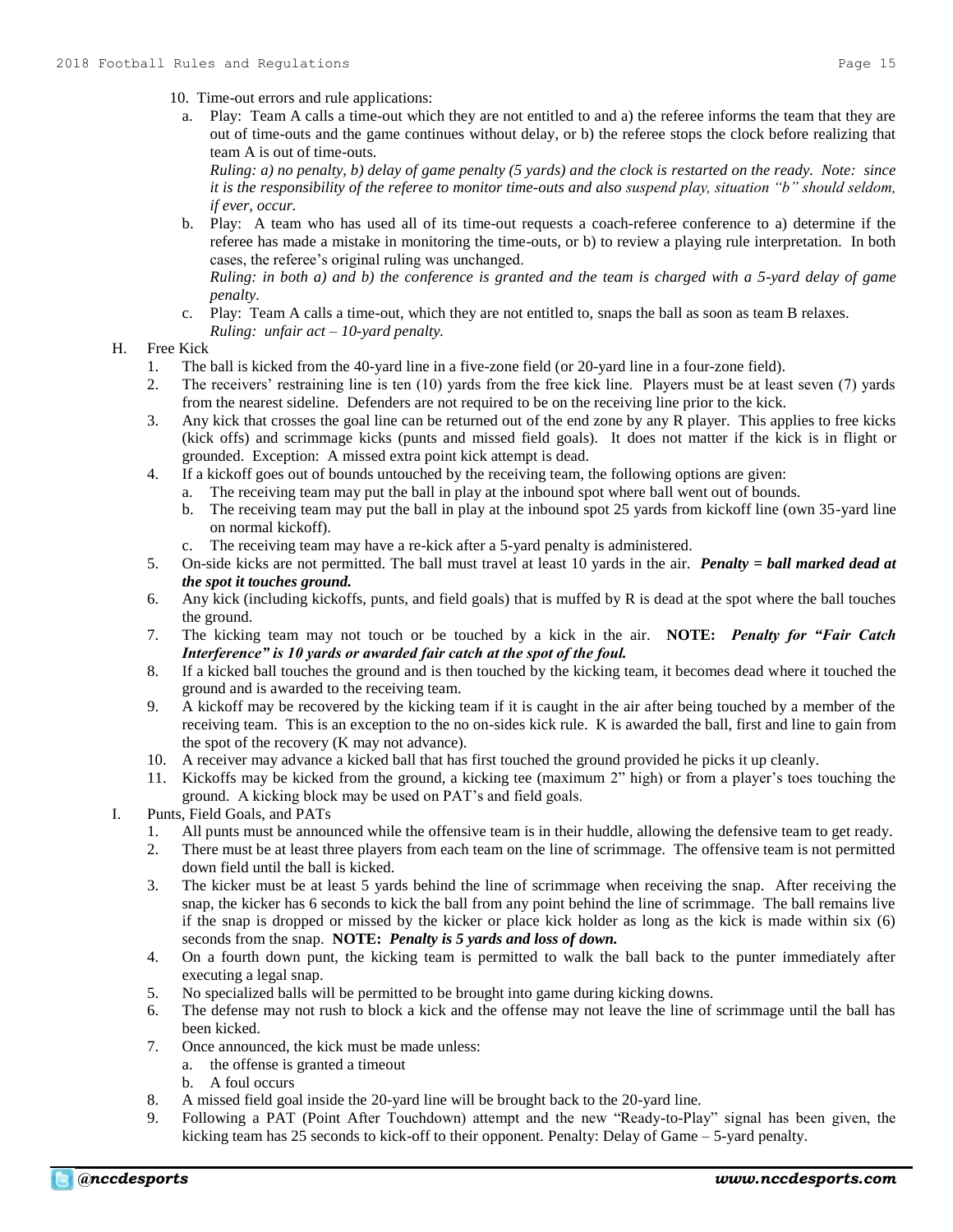# J. Passing

- 1. All players are eligible to receive a pass.
- 2. There can be three exchanges of the football in the air (forward or backward passes) which are initiated behind the line of scrimmage. A team may make as many backward passes as they wish once the ball has passed the line of scrimmage. Example: Following two exchanges behind the line of scrimmage, the ball may be run or passed  $(3<sup>rd</sup>$ exchange) across the line of scrimmage. *Penalty: Play remains live and a 5-yard penalty plus a loss of down is applied at end of play from spot of the illegal pass.*
- 3. Offensive players may step over the LOS and return to catch pass in backfield and may re-pass the ball forward down field during the same play.
- 4. *Penalty for "Pass Interference (Defensive)" is an automatic first down at the spot of the foul. If foul occurs in end zone, ball is placed on the one yard line.*
- 5. *Penalty for "Pass Interference (Offensive): is 10 yards from the previous spot and loss of down.*
- 6. Pass interference will not be ruled on any pass that, in the judgement of the officials, is not catchable. NOTE: Even though pass interference cannot be ruled when the pass is not catchable, all other penalties still apply (holding, illegal contact, etc…).

## K. Scoring

1. The following scoring system will be used:

Touchdown =  $six(6)$  points

Point After Touchdown (PAT)

One  $(1)$  point = kick, pass, or run from three  $(3)$  yard line

Two  $(2)$  points = pass or run from ten  $(10 \text{ yard line})$ 

Missed PAT (run or pass) and returned successfully by defense = Corresponding value of play for defense (1or 2 pts. determined by missed PAT attempt).

**NOTE:** The choice of one (1) point from the three (3) yard line or two (2) points from the ten (10) yard line cannot be changed even if a foul occurs.

Field goal = three  $(3)$  points

Safety = two  $(2)$  points

- 2. Field goals and extra points may be kicked over soccer goals if no football goal posts are present on the field. The referees will gauge the success of the kick using imaginary uprights as a guide. Volunteers may also assist in the procedure if available.
- 3. *Mercy Rule* A mercy rule shall be in effect when a team is at least 17 points ahead anytime during the 7 play period in the fourth quarter. The game is declared over.
- 4. One overtime period is permitted during regular season game may end in a tie for both teams. Consecutive overtime periods during playoffs until winner is determined (see rule  $VI - I$ ).

# L. Penalties and Enforcement

1. "All but One" enforcement principle is used; all penalties (but one) are enforced from the "Basic Spot".

# **Explanation:**

Whenever the ball is alive, one of two types of plays is in progress, a loose ball play, or a running play. The official must know which type of play was in progress when the foul occurred. This immediately *determines the basic spot of enforcement.*

- a. A loose ball play is action during:
	- i. A free kick or scrimmage kick
	- ii. A legal forward pass
	- iii. A backward pass (including the snap) or fumble made by the offensive team in or behind the neutral zone prior to a change of team possession.
	- iv. Any run which precedes a legal pass, fumble, or kick.
- b. A running play is any action that is not a loose ball play.
	- i. In or behind the neutral zone in any of the following:
		- -It includes a run not followed by a loose ball.
		- -A run followed by an illegal forward pass.
		- -A run followed by an illegal kick.
	- ii. Beyond the neutral zone:
		- -It includes a run.
		- -A run followed by a loose ball, including an illegal forward pass or illegal kick.

If a foul occurs during a *loose ball* play, the basic spot is the previous spot, either the spot of the snap or the free kick. If a foul occurs during a *running play*, the basic spot is where the run ended. A loose ball may be part of a running play and should not be confused with a loose ball play. *Exception to all of the above* (or the All-But-One principle): When the foul is by the offensive team and the spot of the foul is behind the basic spot, the penalty is from the spot of the foul.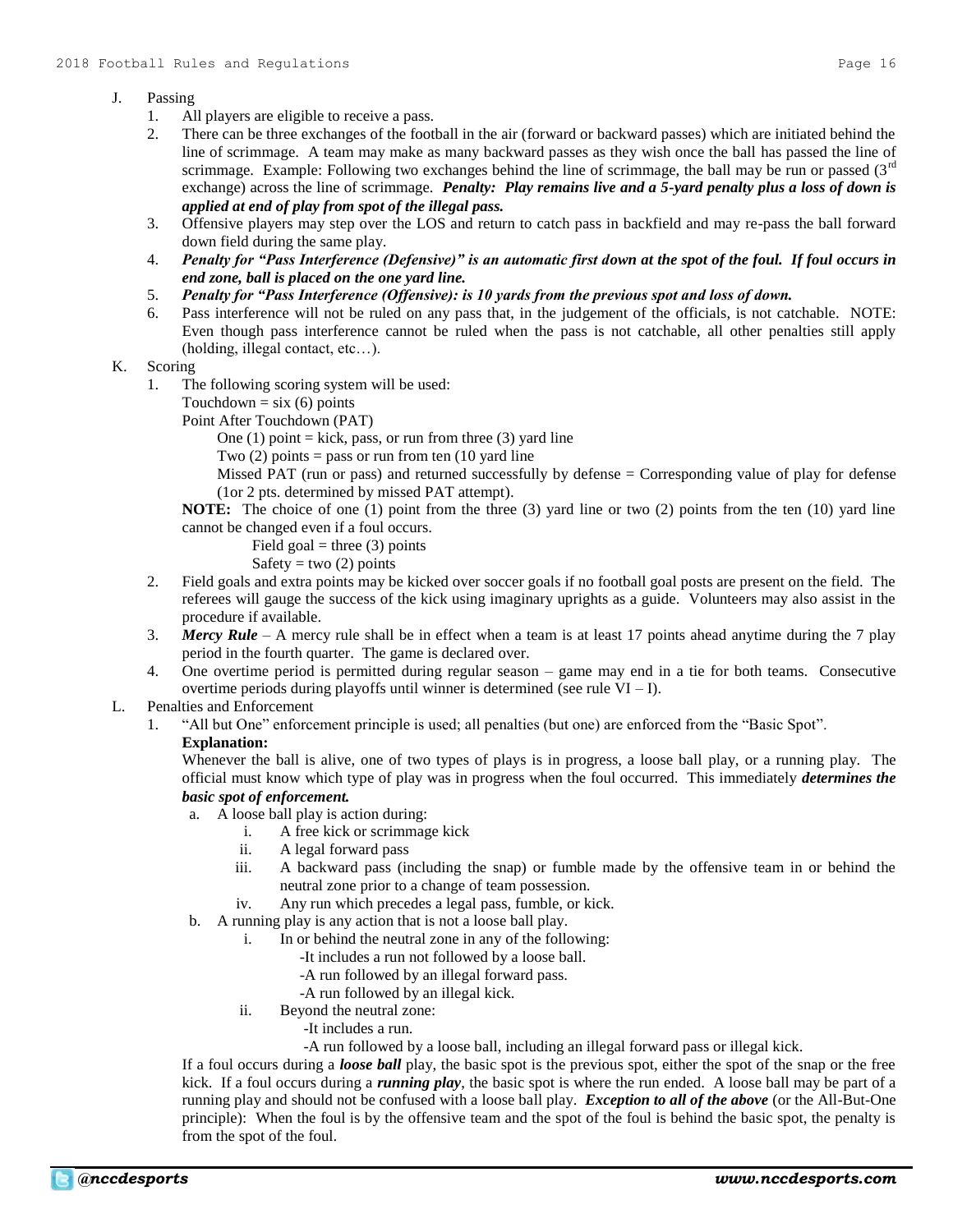- 3. Clarification: A team can accept part of a penalty, such as repeat of a down or loss of a down, and decline the yardage portion of the penalty to avoid benefiting the offending team. Some teams may prefer to leave an opponent with a first down and long yardage, rather than a later down and short yardage.
- 4. Penalty Enforcement (for fouls committed on scoring plays)

| <b>FOUL</b>                                       | <b>OPTIONS</b>                                     |
|---------------------------------------------------|----------------------------------------------------|
| By "B" on a successful kick try                   | Accept penalty and replay down or accept result of |
|                                                   | play and enforce on succeeding spot*               |
| By opponents of scoring team on TD or 2 point PAT | Decline penalty                                    |
|                                                   |                                                    |
| By "A" on successful TD, PAT, or FG               | Accept penalty and replay down                     |
| (not unsportsmanlike)                             |                                                    |
| Any unsportsmanlike foul                          | Enforce on succeeding spot*                        |
|                                                   |                                                    |

- $A =$  Offense at start of play.  $B =$  Defense at start of play
- Succeeding spot is defined as the spot where the ball is next snapped or free kicked if there is no foul.
- 5. All penalties are either five or ten yards (see below) Teams are entitled to refused yardage:

| <b>10 YARD PENALTIES</b>                          | <b>5 YARD PENALTIES</b>                |
|---------------------------------------------------|----------------------------------------|
| Delay start either half                           | Illegal equipment                      |
| Fair catch interference                           | Delay of game                          |
| Pass interference $(Offense - LOD)$               | Sub infractions                        |
| Unsportsmanlike conduct                           | Encroachment                           |
| Illegal physical contact                          | False start                            |
| Illegal screen blocks                             | Illegal snap                           |
| Illegal kick/bat Infraction protected scrim kicks | Intentional grounding (LOD)            |
| Illegal participation                             | Illegal forward handing $(LOD)$ @ spot |
| Interlocked blocking                              | Illegal forward pass (LOD) @ spot      |
| Diving to advance ball                            | Helping runner                         |
| Roughing passer (auto- $1st$ down)                | Failure to kick within 6 seconds (LOD) |
| Roughing kicker (auto- $1st$ down)                | Illegal formation                      |
| Deflagging player without ball                    | Illegal procedure                      |
| Violent touching (plus ejection)                  | Free kick out of bounds                |
| Grabbing or stripping ball                        | Three men not on LOS                   |

## **ADDITIONAL PENALTIES**

Pass interference (defense) = Automatic  $1<sup>st</sup>$  down at spot of foul Securing /Guarding the flag  $=$  Ball blown dead with no penalty Hurdling  $=$  Ball blown dead with no penalty Spinning = Ball blown dead with no penalty Fair catch interference = 10 yard penalty from previous spot and repeat down *or* awarded fair catch at spot of interference (may kick a field goal).

## M. **Points of Emphasis :**

- 1. **Batting the ball** out of a player's hand (rather than attempting to pull the player's flag) will be penalized as Illegal Physical Contact  $= 10$  yard penalty. If contact occurs with the QB attempting to pass, it will also carry an automatic first down.
- 2. Teams must adhere to the **allotted time requirement following a PAT (25 seconds to kick-off after the "Ready-for-Play" signal).** Delay of Game = 5 yard penalty.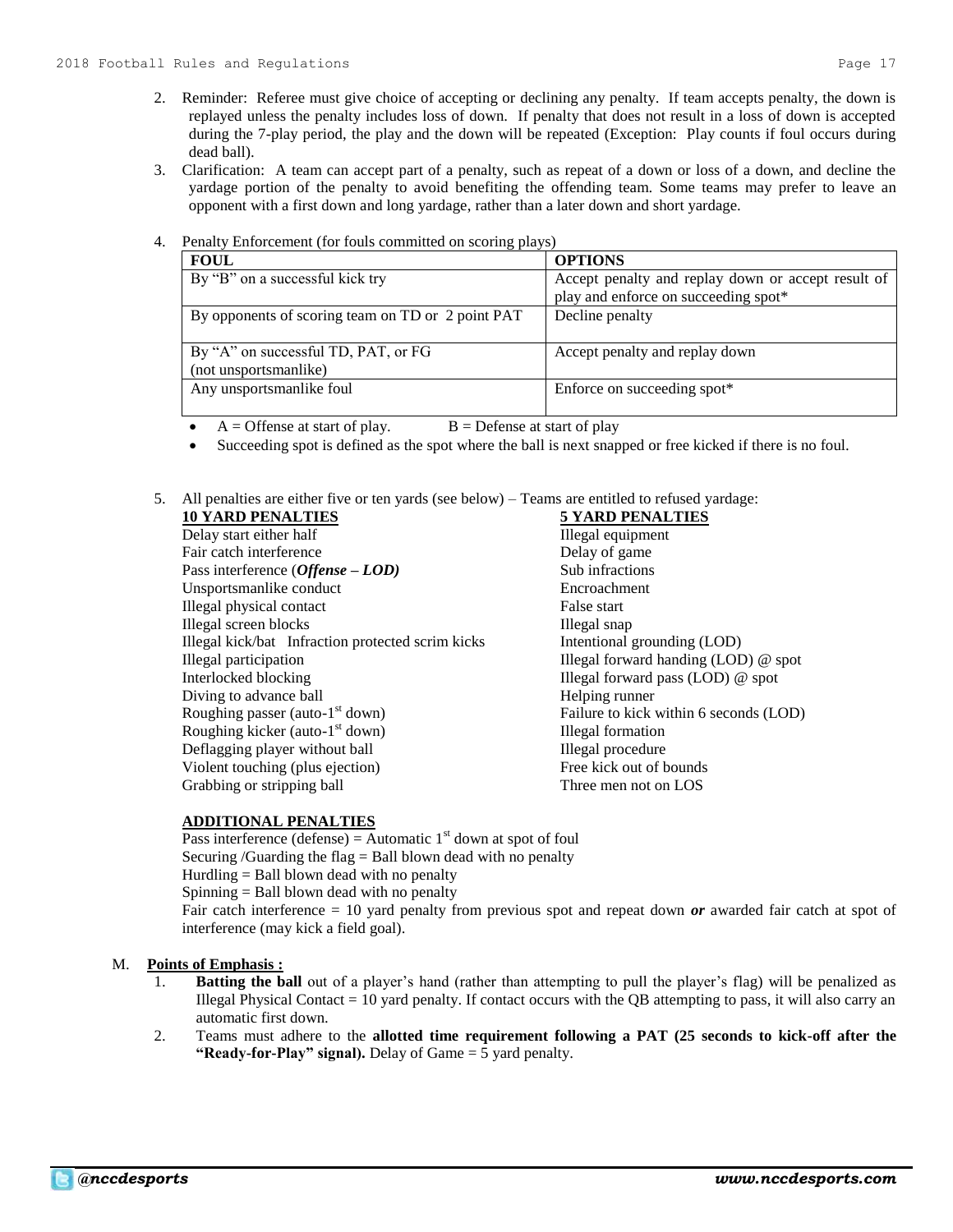# **XV. APPENDIX B: "CONTACT" FLAG FOOTBALL (9-MAN) RULES AND REGULATIONS**

#### A. Jurisdiction

Games in this league shall be governed by the current edition of the National Federation of High Schools Association Football Rule Book, except as amended by these special playing rules as adopted by the New Castle County Department of Community Services.

#### B. Purpose

The "contact" flag football league is designed to provide recreational activity for adults. The safety of the participant is of primary importance. All actions that are potentially injurious to other players will be closely evaluated and offenders may lose their privilege to participate in the program. **NOTE:** *Penalty for "Violent Touching" is 15 yards, plus automatic ejection from game and a minimum additional one (1) game suspension.*

#### C. General Playing Rules

- 1. The designated team manager is the official representative of the team and is the only person who may question an official about the interpretation of a rule (See Rule V.C. for procedure).
- 2. The offensive team must have three players on the line of scrimmage at the snap (TBA linemen eligible or ineligible?). **NOTE:** *Penalty for "Illegal Procedure" is 5 yards.*
- 3. Free substitution is permitted as long as the player being substituted for is off the field at the next snap. **NOTE:** *Penalty for "Illegal Substitution: is 5 yards; Penalty for "Illegal Participation: is 15 yards.*
- 4. The ball becomes dead where it is muffed or fumbled and hits the ground (this rule also applies to a snapped ball and a backward pass).
- 5. Only one player, who is clearly off the line of scrimmage, can be in motion at a time and his movement must be parallel to and one yard away from the line of scrimmage and must be continuous at the time of the snap.
- 6. In the event of an inadvertent whistle during a running play, the offense shall have the choice of replaying the down or accepting the ball at the spot where it whistled dead (down and distance count). The down will be replayed if an inadvertent whistle occurs during a forward pass or kick in flight.
- 7. The ball will remain alive for defensive violations of the neutral zone (encroachment), but is immediately dead for offensive violations of the neutral zone.

#### D. Equipment and Uniforms

- 1. *Jerseys* may be tied or taped provided the number is not obscured.
- 2. *Shoes* are required for all players except for kickers when kicking. They must be made of a soft, pliable upper material (canvas, leather, or synthetic material) which covers the foot. All-purpose athletic shoes are permitted. Boots are illegal as well as metal golf, baseball, and softball cleats. Football shoes are permitted.
- 3. *Pads*: No protective materials are permitted to be worn on the hands, wrists, forearms, or elbows unless to protect an actual injury. A doctor's certification must be presented and the padding must be inspected by the officials before the game. No player may participate with a cast. If protective padding is worn on other areas of the body, it must be of a soft (foam rubber) material and worn under the jersey.
- 4. *Jewelry* may not be worn if deemed by the officials to be dangerous to any player. (Exception: post earrings and wedding bands may be worn if covered with tape. Neck chains may be worn if they remain tucked in the jersey).
- 5. *Hats* with visors are permitted only if worn backwards. Headbands are permitted but may not contain derogatory or offensive symbols or sayings. Ski-type caps are permitted.
- 6. *Gloves* are approved for play but may not be sticky or adhesive.
- 7. It is recommended that a mouthpiece be worn by all players.
- 8. *Use of Flags:* Each team should carry their own approved set of belts and colored flags
	- a. Applicable Rules:

USFTL 4.2.1. The flags should be a minimum of 1.5 inches wide and 14 inches long. The flags must be of a contrasting color to the opponents' flags. The flags may not be altered in any way. Flags must also be of contrasting color to the player's pants or shorts.

**Interpretation: the flag material, excluding any connecting devices, must be at least 14 inches long. Measurement is made on the flag as it hangs naturally from the belt.**

USFTL 12.7.1.e. Tampering with the flag in any way to gain an advantage including tying, using foreign materials, or other such acts is illegal. PENALTY: Unsportsmanlike conduct, 10 yards from the previous spot, loss of down, and player disqualification.

## **b. Procedures:**

Pre-game: Officials will visually inspect all flag belts and require that each player pull his/her flags off of their belt.

During game: A team may call time-out and request the measurement of an opponent's flag: 1) If the flag is found to be illegal as outlined in USFTL Rule 4.2.1., the penalty for failing to wear proper equipment will be issued (5 yards) and the player will not be allowed to participate until the equipment is replaced. The time-out will be charged to the officials. **Note:** If the equipment became illegal through use, no penalty will be issued and the player will be allowed to repair the equipment as long as it can be done promptly.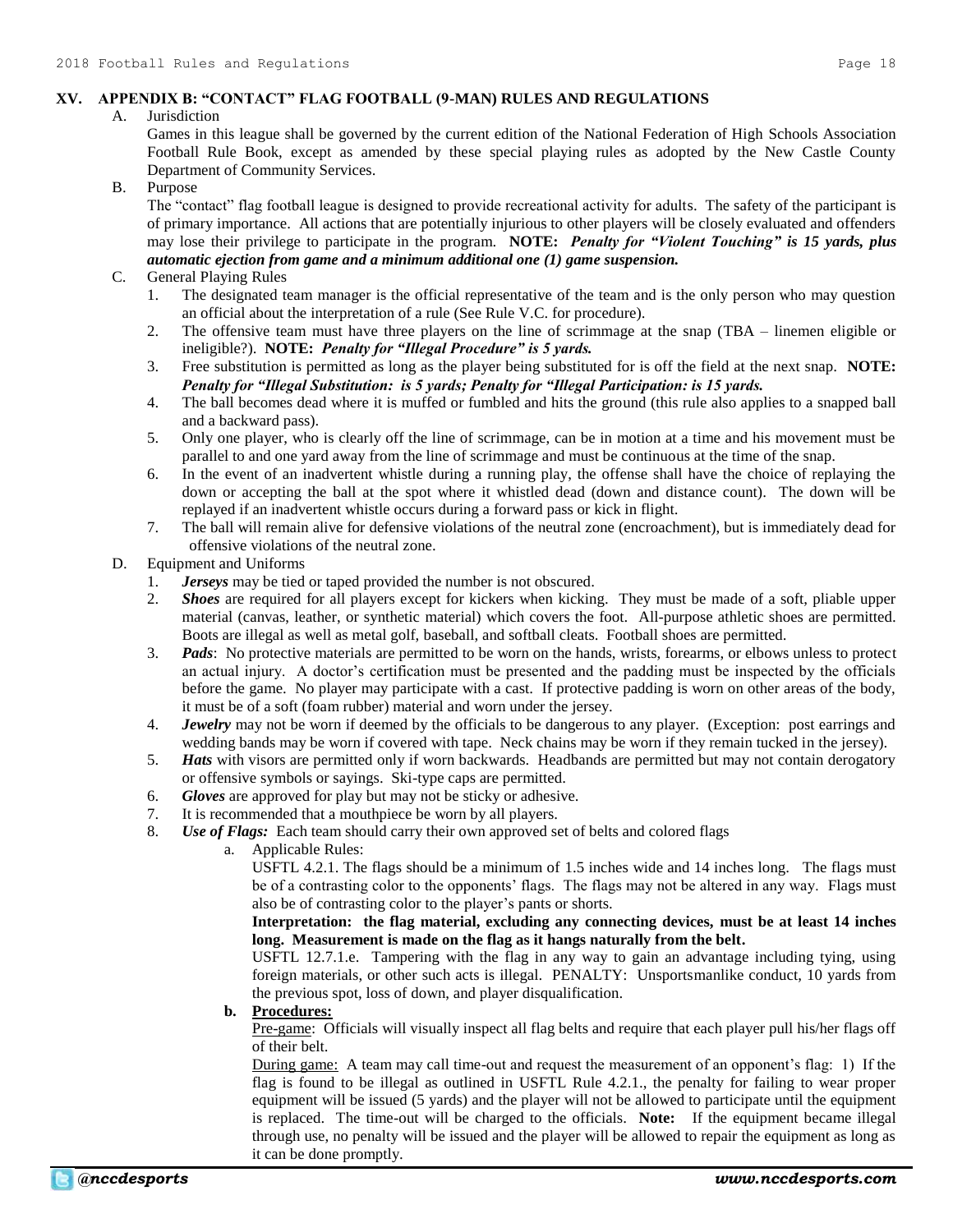If the flag is found to be altered as outlined in USFTL Rule 12.7.1.e, the penalty for unsportsmanlike conduct will be issued, a loss of down enforced, and the offending player ejected. The time-out will be charged to the officials. 3) If the flag is found to be legal, the time-out will be charged to the team requesting the measurement. If that team has no time-outs left, the delay of game penalty (5 yards) will be enforced.

- c. Flags must be visible and my not be covered by loose clothing. Shirts must be tucked in or trimmed above the belt at all times. "Poppers" are the recommended style of flag connectors to be worn.
- 9. Eyewear: Sunglasses are illegal. Only prescription glasses are legal. Clear protective eye guards/goggles are legal. They may not be dark or tinted.
- E. Contact Rules
	- 1. Blocking: The blocker is allowed to contact only that portion of the opponent's body between the waist and shoulders. Contact can be made with only the open hands.
		- a. A blocker must be on his feet before, during, and after contact is made.
		- b. Two-on-one blocking is permitted in or behind the neutral zone.
		- c. Retreat blocking (using palms of hands to fend off a pass rusher) is permitted.
		- d. No rolling or dive blocks are permitted.
		- e. Blocking above opponent's shoulders or below the opponent's waist is not permitted. **NOTE:** *Penalty for "Illegal Blocking" is 15 yards.*
		- f. Offensive holding penalties behind the L.O.S. will result in a 10 yd. penalty from previous spot (rather than the point of foul).
	- 2. The offensive center may not be touched in a shotgun formation by an opposing player until he has risen up from his stance or takes a step in any direction. When the offensive team is in a scrimmage kick formation, the defensive team is in a scrimmage kick formation, the defensive team may not charge directly into the snapper. **NOTE:** *Penalty for "Roughing the Snapper" is 15 yards plus an automatic first down.*
	- 3. Contact by a defensive player with a receiver beyond the expanded neutral zone (5 yards off L.O.S.) during a pass, which is thrown over the L.O.S., is not permitted. **NOTE:** *Penalty for "Illegal Chuck" is 5 yards plus an automatic first down.*
	- 4. A defensive pass rusher who pushes an offensive blocker into the quarterback (rather than attempt to "touch" quarterback) will be penalized for roughing the passer. **NOTE:** *Penalty for "Roughing the Passer" is 15 yards, plus an automatic first down.* To help avoid roughing the passer, referees *should* alert the defensive pass rushers by calling out *"The ball is gone" or "It's away."*
	- 5. Unnecessary contact away from ball is prohibited. **NOTE:** *Penalty for "Unnecessary Roughness" is 15 yards and mandatory "Cool-Down" or ejection from the game.*
	- 6. Blind-sided hits against players in the open field will not be tolerated. *Penalty = 15 yards – "Flagrant / Violent Contact" and possible ejection from game.*
	- 7. Two-on-one blocking is permitted anywhere on field.
- F. Deflagging
	- 1. Deflagging is the legal removal of a flag from an opponent in possession of the ball. Pushing, striking, holding, slapping, or tripping the ball carrier when attempting to pull a flag is not permitted. Defensive players may leave their feet to pull a flag. **SPECIAL NOTE:** Pushing or driving a ball carrier out of bounds is illegal. A defensive player must be in the act of reaching down low for the ball carrier's flag if contact occurs near the sideline. *Penalty = 10 yards – "Personal Foul".*
	- 2. Guarding the Flag is illegal. **NOTE:** *Penalty for "Flag Guarding" carries no yardage, but the ball shall be blown dead at the spot of the infraction.*
	- 3. Spinning by ball carrier is legal.
	- 4. Hurdling is illegal. **NOTE:** *Penalty for "Hurdling" carries no yardage, but the ball shall be blown dead at the spot of the infraction.*
	- 5. Grabbing or stripping the ball by the defense is illegal. **NOTE:** *Penalty for "Personal Foul" is 10 yards.*
	- 6. If a flag inadvertently falls to the ground, a one-hand touch between the shoulder and waist constitutes capture.
	- 7. The defense may not deflag a player who does not have the ball (e.g. after a passer has released the ball or before a receiver catches the ball). **NOTE:** *Penalty for "Personal Foul" is 10 yards.* A player who has been deflagged must be tagged with one hand or have a remaining flag pulled (USFTL Rule 12-7-1d). **NOTE:** *Flags pulled simultaneously with release of ball by passer or catch by receiver should not be penalized.*Officials should use their judgment based on the intent of the rule.
	- 8. Diving to advance the ball is prohibited. **NOTE:** *Penalty = Ball blown dead at spot.*
	- 9. Stiff-arm by ball carrier is illegal. **NOTE:** *Penalty for "Personal Foul" is 10 yards.*
	- 10. Ball carrier falls = may be touched by opponents; Ball carrier falls and gets back up before being touched = flag must be pulled.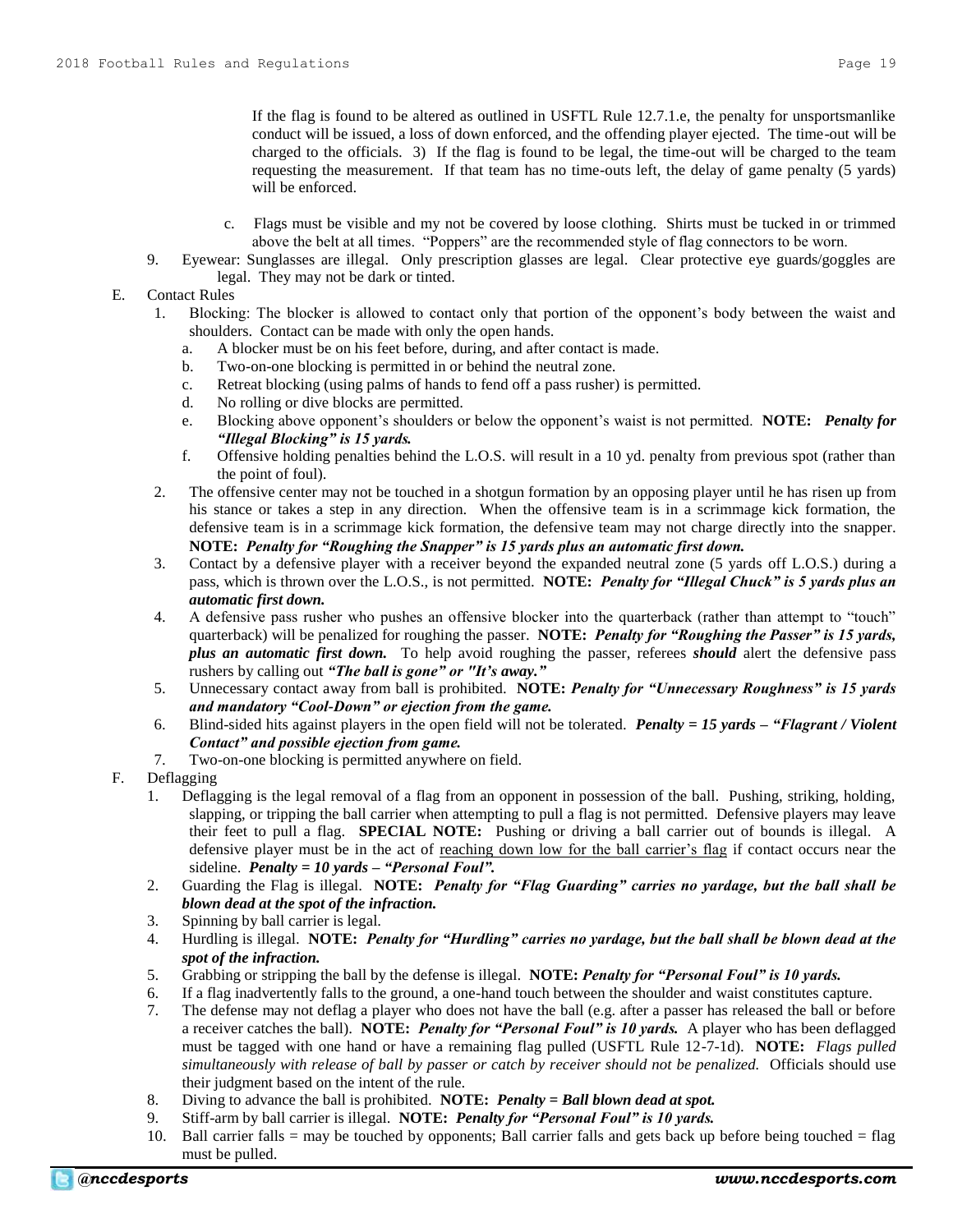#### G. Field and Timing

- 1. The game will be played on a regulation football field.
- 2. The home team has choice of sidelines for their bench area, and the visiting team must take the opposite side. *No* spectators are permitted near the team bench areas.
- 3. The game shall be played in four (4), twelve (12) minute quarters with five (5) minutes between halves. The offensive team must put the ball into play within 25 seconds after the referee has blown the ready for play whistle. **NOTE:** *Penalty for "Delay of the Game" is 5 yards.* The clock will be stopped after field goal or point after touchdown attempts; teams must be ready to kick or receive the ball within one (1) minute or be assessed a delay of game penalty.
- 4. During the last two minutes of the second and fourth quarter, the clock will stop on the following situations (**EXCEPTION:** During the playoffs, there will be an additional minute of stop time added to the fourth quarter only for a total of three (3) minutes of stop-time):
	- a. score
	- b. time-out
	- c. penalty
	- d. illegal delay
	- e. incomplete pass
	- f. spiking the ball by the quarterback (legal if the quarterback, immediately after receiving a direct hand-to-hand snap, throws the ball into the round for the purpose of stopping the clock)
	- g. live ball out of bounds
	- h. fourth down when the offense declares whether it will "punt" or "go for it"
	- i. marking off a first down
	- j. change of possession

The clock will start with the "ready for play signal" on the following situations:

- a. violation of substitution rule, excessive time outs, or an illegal delay
- b. enforcement of a penalty
- c. marking of a first down
- d. following a change of possession
- e. referee's discretion
- f. fourth down run/pass

The clock will start on the snap after:

- a. team time-out
- b. incomplete forward pass
- c. live ball out of bounds
- d. fair catch
- 5. For time restrictions regarding punts, please refer to Section I.
- 6. Teams have four downs to cross a first down line, located at the twenty-yard intervals. Any part of the ball touching the line is a first down.
- 7. Each team is allowed *three* time-outs per half. A time-out is limited to one minute. The clock will restart on the snap.
- 8. *Tie Game:*
	- a. During the regular season, there will be one overtime-scoring attempt if needed. Each team will be awarded one (1) point in the standings, if the game remains tied after the OT period.
	- b. During the playoffs, the complete OT procedure will be applied until a winner is determined. Each team will receive one additional time out per each OT period (see General Rule VI –I for additional OT procedures).

## H. Free Kick

- 1. The ball is kicked from the 40-yard line in a five—zone field (or 20-yard line in a four-zone field).
- 2. The receivers' restraining line is ten (10) yards from the free kick line. Defenders are not required to be on the receiving line prior to the kick.
- 3. During kickoffs, the ball must travel at least 10 yards in the air. *Penalty = ball marked dead at spot it touches ground if less than 10 yards.* After a free kick has traveled ten (10) yards, the kicking team may recover the football (but not advance it). The kicking team must recover a free kick to obtain possession, but the receivers need only touch the ball (muff = dead ball) to secure it.
- 4. Any kick (including kick-offs, punts, and field goals) that is muffed by R is dead at spot where the ball touches the ground.
- 5. Any kick that crosses the goal line can be returned out of the end zone by any "R" player. This applies to free kicks (kick-offs) and scrimmage kicks (punts and missed field goals). It does not matter if the kick is in flight or grounded. Exception: A missed extra point kick attempt is dead.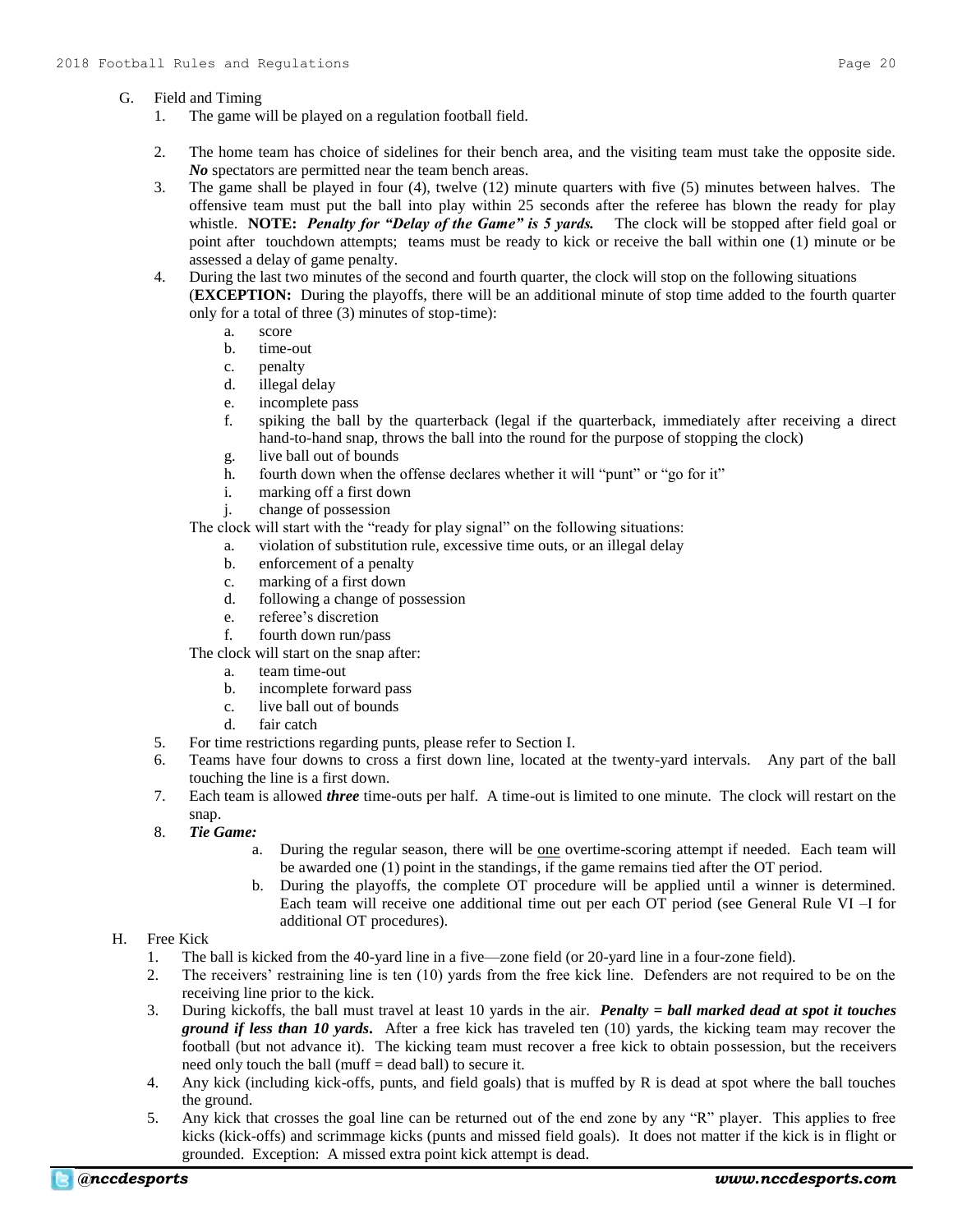- 6. If a kickoff goes out of bounds untouched by the receiving team, the following options are given:
	- a. The receiving team may put the ball in play at the inbound spot where ball went out of bounds.
		- b. The receiving team may put the ball in play at the inbound spot 25 yards from kickoff line (own 35-yard line on normal kickoff).
		- c. The receiving team may have a re-kick after a 5-yard penalty is administered.
- 7. The kicking team may not touch or be touched by a kick in the air. **NOTE:** *Penalty for "Fair Catch Interference" is 10 yards or awarded fair catch at the spot of the foul.*
- 8. A receiver may advance a kicked ball that has first touched the ground provided he picks it up cleanly.
- 9. Contact blocking is permitted by the receiving team.
- 10. Kickoffs, point after touchdown tries and field goals may be kicked from the ground, a kicking tee (maximum 2" high) or from a player's toes touching the ground.
- I. Punts, Field Goals and PATs
	- 1. All punts must be announced while the offensive team is in their huddle, allowing the defensive team to get ready.
	- 2. There must be at least three men from each team on the line of scrimmage. Offense cannot be in a 3-point stance on scrimmage kicks (punts, x-pts, and field goals). The offensive team is not permitted down field until the ball is kicked.
	- 3. After announcing that it will punt, the kicking team has 25 seconds to punt the ball after the ready to play signal is given. **NOTE:** *Penalty is 15 yards and loss of down - teams are advised to call a time out to avoid penalty.*
	- 4. On a fourth down punt, the kicking team is permitted to walk the ball back to the punter immediately after executing a legal snap.
	- 5. Jumping to block a punt is not permitted. Defensive players are permitted to stand with hands in air.
	- 6. During the two-minute warning period, the clock does not start until the ball has been kicked by the punting team.
	- 7. If time expires after the fourth down snap, the game cannot end on a held kick. **NOTE:** *Penalty is 15 yards and loss of down. The receiving team has one untimed down.*
	- 8. Any ball brought into the game for a punt must be approved beforehand by the officials.
	- 9. The rush on field goal and extra point kicks must come from outside the shoulders of the offensive guards.
	- 10. Field goal attempts, even if blocked, may *not* be advanced. The ball will be spotted wherever it lands or at the previous line of scrimmage, whichever favors the defensive team. If ball carries into end zone, it will be brought back out to the 20-yard line for the opposing team.
	- 11. In order to fake an extra point or field goal, the holder must not allow the ball to come in contact with the ground. Holder can accept the ball while on his knee but *must stand up* to throw or pitch it. If the ball bounces back to holder on snap from center, the ball becomes a dead ball and results in a loss of down.
	- 12. Following a PAT (Point After Touchdown) attempt and the new "Ready-to-Play" signal has been given, the kicking team has 25 seconds to kick-off to their opponent.
- J. Passing
	- 1. All players on the offense are eligible to receive a pass. Only one (1) forward pass is permitted per offensive play. Penalty: Play remains live and 5-yard penalty plus loss of down is applied at end of play from spot of illegal pass/forward lateral.
	- 2. A team may make as many laterals as they wish once the ball has passed the line of scrimmage.
	- 3. *Penalty for "Defensive Pass Interference" is an automatic first down at the spot of the foul. An additional 15 yards shall be assessed if the interference is unsportsmanlike.*
	- 4. Pass interference shall not be ruled when, in the judgment of the officials, the pass is not catchable.
	- 5. Any flagrant or malicious touching of a receiver or runner whose back is turned can result in immediate ejection from the game. Defensive players are not permitted to jar the ball loose from a receiver (or a ball carrier) with a forceful push. A receiver who leaps to make a catch may not be downed until both feet are back on the ground. **NOTE:** *Penalty for "Violent Touching" is 15 yards, plus automatic ejection from the game and additional one (1) game suspension.*
	- 6. Penalty for offensive pass interference = 15 yard penalty from previous spot and loss of down.

## K. Scoring

- 1. The following scoring system will be used:
	- Touchdown =  $\sin(6)$  points
	- Point After Touchdown (PAT)
		- One (1) point  $=$  kick, pass or run from the three (3) yard line
		- Two  $(2)$  points = kick, pass or run from the ten  $(10)$  yard line
	- $\bullet$  Field Goal = three (3) points
	- Safety = two  $(2)$  points
	- Missed PAT (run or pass) and returned successfully by defense = Corresponding value of play for defense (1 or 2 pts as determined by missed PAT attempt).